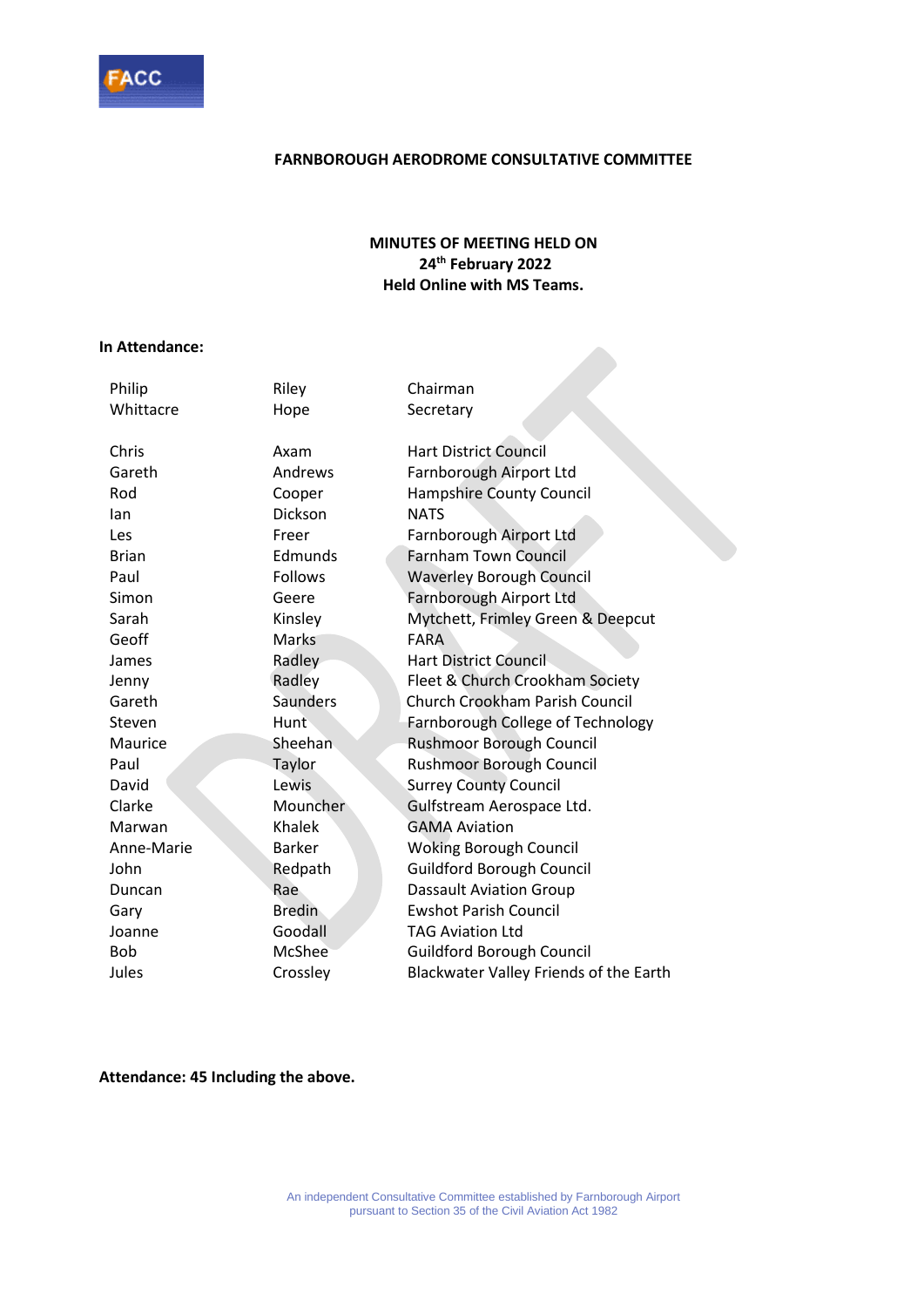### **Introduction**

The Chairman opened the Meeting by stating our thoughts and best wishes were with the People of the Ukraine on this inauspicious day in their History.

The Chairman welcomed the Committee to the fifth online meeting of the FACC and reminded attendees that it would be recorded.

The Chairman referred to the meeting of the Committee on 22<sup>nd</sup> February which heard a presentation supporting the application for Membership to the Committee by Blackwater Valley Friends of the Earth (BVFoE). Following the presentation and questions, the Members unanimously voted to approve the application of BVFoE as the Committee Representative for Local Environmental Groups.

Jules Crossley is the appointed representative of BVFoE, with Sarah Wood as her reserve/deputy/alternate.

Please see Appendix 1 for further details.

#### **Item 1 Apologies Received:**

| Farnborough College of Technology |
|-----------------------------------|
| <b>Crondall Parish Council</b>    |
| Farnborough International         |
| Farnham Town Council              |
| Surrey Heath Borough Council      |
| Ash Parish Council                |
|                                   |

### **Item 2. Minutes of Meeting held on 21st October 2021 and Matters Arising.**

The Minutes of this meeting, had been circulated to members.

Actions from the Meeting:

Action 1: The Secretary will place the Farnborough Airport Community Environment Fund presentation from June 2021 on the FACC website.

> Presentation has been uploaded to the website but against the wrong meeting as pointed out by Jenny Radley - Fleet & Church Crookham Society. This error will be corrected when the updated website goes live in March 2022.

Action 2: Les Freer and the Webmaster to continue to review and update FACC website. Jenny Radley to offer comments.

A meeting was held with the review remaining a work-in-progress.

Action 3: Les Freer to feedback response from the CAA on the Airport designation.

See Appendix 2

Action 4: Secretary to amend and circulate the New Constitution to Members.

Completed.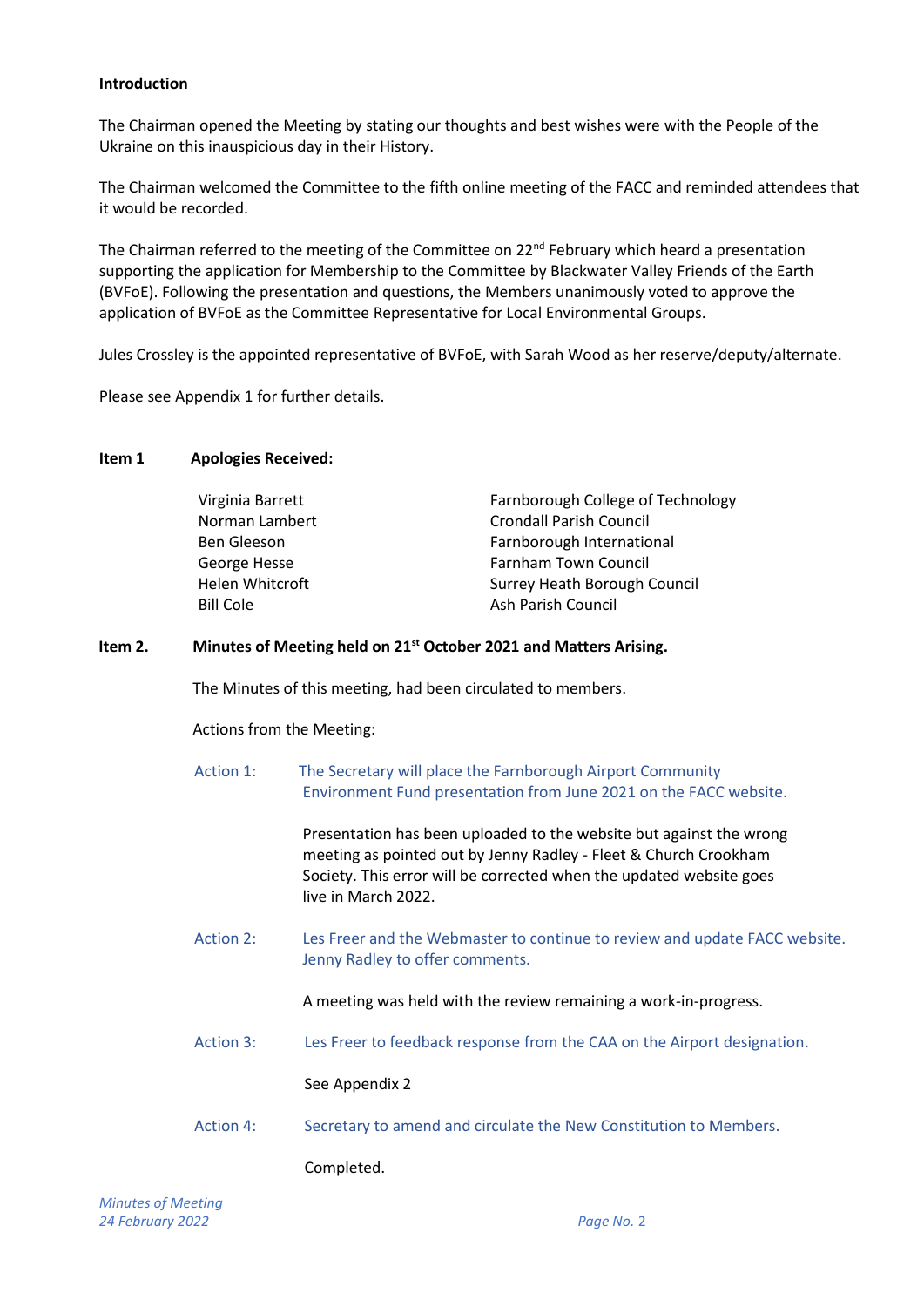Action 5: The Webmaster will upload the New Constitution to the FACC website.

Completed. The website is being updated and will go on line in the first week of March 2022.

Action 6: The Chairman and Secretary will contact Woking BC, Guildford BC and Ewshot PC to invite them to join the FACC.

Completed., Update at Meeting.

Action 7: Gareth Andrews to provide a breakdown of the 'other aviation activity' figure from February 2021.

> Completed. Gareth has been asked to circulated to those who have not seen it.

 Action 8: Gareth Andrews will liaise with the Secretary to facilitate contact with the individual complainant from Hindhead.

> Invitation issued – Resident now wishes to take up issue with the Chairman of Macquarie Bank.

Action 9: Gareth Andrews will re-order the Complaints Report in future

Completed.

Action 10: FAL and NATS to review the questions and responses to Mr Shearn and Mr Sheppard on AONB.

> Responses provided with draft minutes  $1<sup>st</sup>$  November 2021. Hugh Sheppard - CPRE had pointed out ahead of the meeting that one of his questions was not answered. Please see the question and discussion later in these Minutes.

Action 11: The new membership on the Committee would be advertised in the local press and on the FACC website by 15th December.

Completed.

### **Matters arising from the minutes:**

Geoff Marks – FARA, pointed out that in Item 7 on page 9 in the Minutes of the October Meeting, Les Freer had undertaken to update the Committee on his meeting with RBC on  $10<sup>th</sup>$ November, regarding the PSZ.

Les Freer – Farnborough Airport responded that the revised PSZ changes came into effect in late 2021. FAL/RBC agreed to submit the 2021 PSZ reports in the old format to complete the year and following submission of the 2021 reports to RBC both parties would then look to meet in Q1 2022 to discuss and agree any reporting changes that may be required in light of the changes to the PSZ's.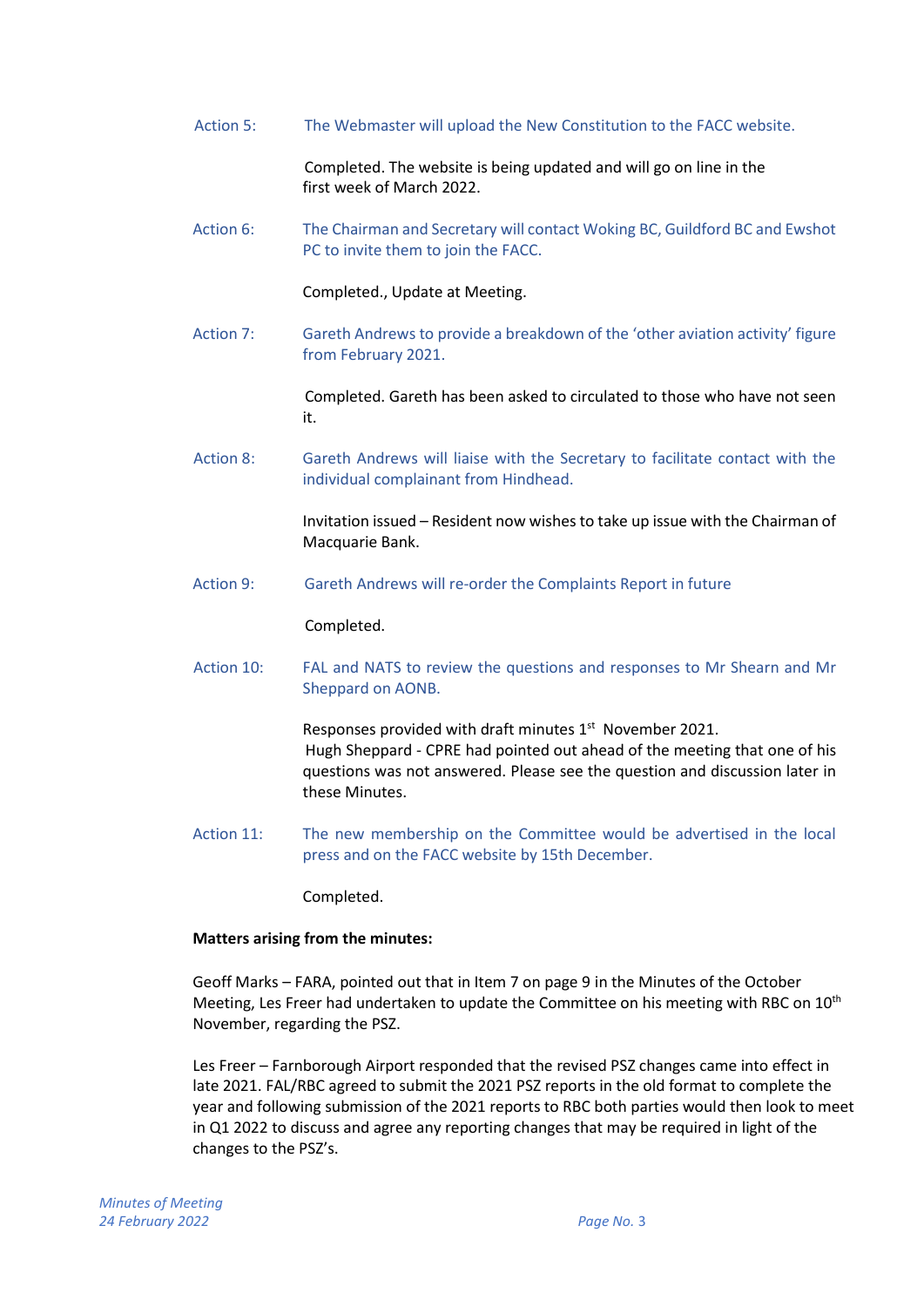The Chairman asked if there were any other comments or objections to the minutes and there were none raised. The minutes were therefore agreed by the Committee.

#### **Item 3. Membership Of the Committee.**

The Chairman covered this matter in his opening comments. Further details in Appendix 1.

#### **Item 4. Farnborough Airport Operational Update & Statement – Simon Geere.**

**Traffic:** December 2021 year-end ATMs (Air Traffic Movements) closed up c30% against prior year. This resulted in 2021 being c80% of 2019 levels whereas 2020 was c60% of 2019 levels.

2021 was a contrasting year for traffic activity, with the first 6 months down - 46% against 2019 and the second 6 months up 4%. September was the busiest month on record with 3,515 flights. Unrestricted travel has helped to maintain levels, with the added benefit of the continued resurgence for travel from the US market.

For the start of 2022, performance in January was impacted by Omicron however the underlying strong traffic trend from the second half of 2021 has continued such that ATM activity recorded beat the previous month record (January 2020).

**Development:** Planning permission for the £35m investment in the new Hangar 3 project was granted on 20<sup>th</sup> January 2022 by RBC.

Planning for the Airshow 2022 has ramped up and FAL now have a scheduled bi-weekly meeting with key staff and stakeholders.

**Sustainability:** Carbon Footprint for 2020 has been complete by consultants Ricardo and the 2021 work is underway. The current thinking is that FAL will publish its independent verification certification for its annual Airport Carbon Accreditation submission, that way more visibility will be available around carbon emission performance/improvement.

An LED lighting replacement programme is underway within Hangar 2 and the Ground Support Facility building. Current fluorescent and halogen lighting in high bay positions in Hangar 2 and the Ground Services Facility will be replaced with energy efficient LED light fittings. The works are scheduled to be completed by the end of March.

Quotes are now in from two national providers to upgrade current and install new EV vehicle charging infrastructure, to be able to provide EV access for employees and tenants.

HVO (Hydrotreated Vegetable Oil) discussions have taken place, the red diesel replacement will be phased in by the end of March at the latest. This will reduce the used diesel emissions by up to 90%, a key part in our road map to net zero.

Ricardo has completed their onsite heating assessment (31/01/22) which will tie into our road map to net zero.

Annual review and updates for various policies were submitted and approved by HSSER (FAL board sub-committee - Health, Safety, Security, Environment and Risk Committee), these were: Sustainability Policy (Aviator and FAL), Environment Policy (FAL), Energy Policy (FAL), Sustainable Procurement Policy (FAL).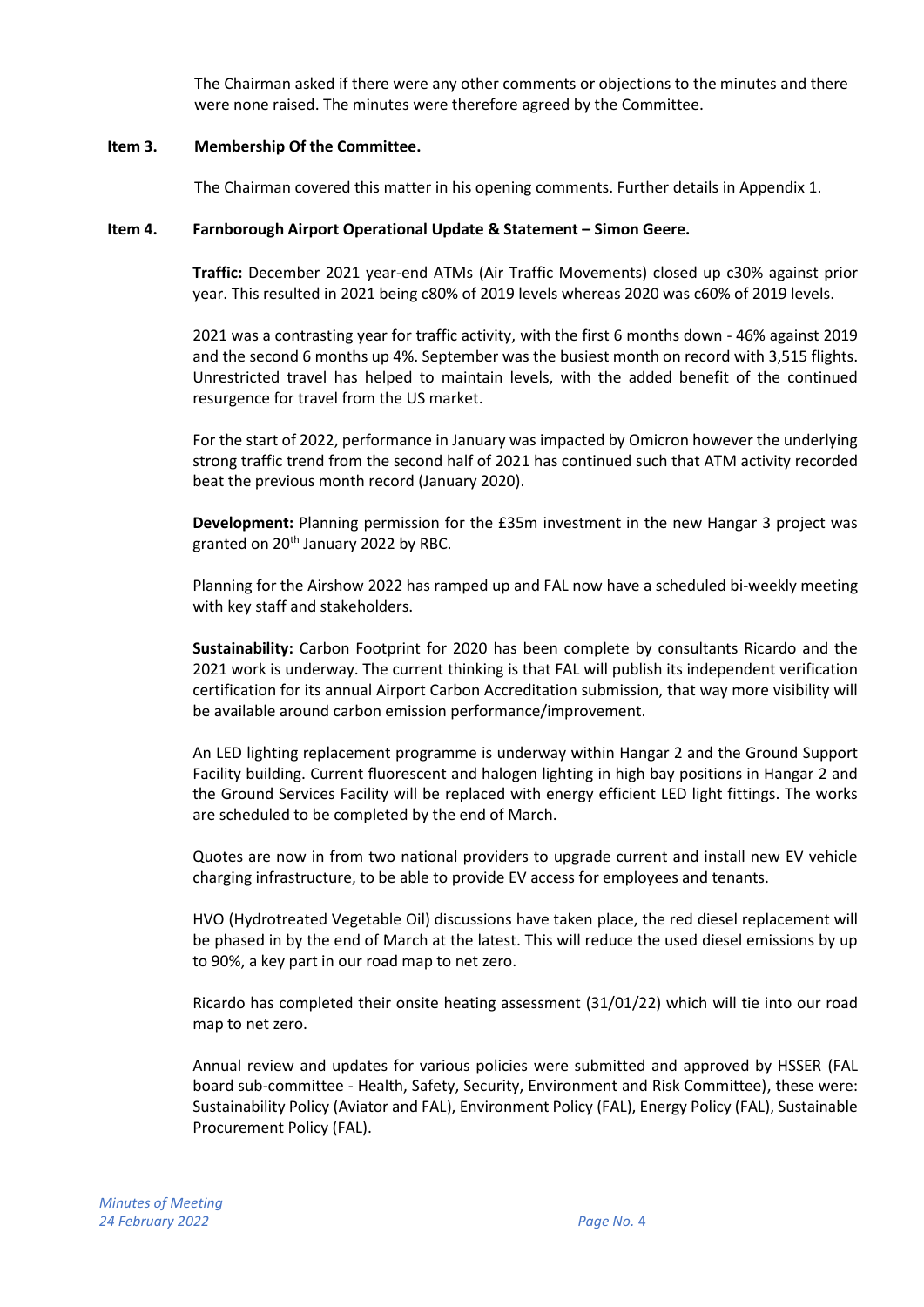Litter picking was conducted along the perimeter fence, ten rubbish bags of waste was collected by participating staff and over 200 trees were planted by FAL staff in Southwood Park.

Our full Environmental Management System audit will take place in March 2022.

**Media:** Media briefings took place on Tuesday 8th February with 16 press representatives (a mixture of trade and nationals). FAL announced its ATM performance for 2021 and also a number of development initiatives including Hangar 3 and also its partnership with eVTOL (electric Vertical Take-Off and Landing) manufacturer Vertical Aerospace.

Various filming opportunities have also been booked in for March for a number of movie companies who use the airport to feature in their productions.

People & Recruitment. A review of the Company's pay and recognition framework has been undertaken to improve reward and recognition of employees.

- Increased employer pension contributions
- Increased annual leave entitlement
- New and enhanced health care provision

Recruitment and retention is an increasing challenge. FAL have budgeted an increase of 22 FTE in 2022, of which:

- 3 vacancies have been filled
- 15 vacancies actively recruiting
- 4 vacancies not yet actively recruiting

Apprenticeships 2022, engagement continues with Farnborough Technology College and we are attending their Careers Fair on 9<sup>th</sup> March 2022. Apprenticeship recruitment advertisements will go live at the start of March 2022 and we are still on track to start Farnborough Airports Apprenticeship programme September 2022.

**Aviator & Swan:** Average occupancy for the Aviator during the rolling 12-month period February 2021 – January 2022 was 63%, which compared to the local market of 40% is a relatively strong performance. Further a Real Living Wage policy introduced from 1 Jan 2022.

### **Questions arising from Simon Geer's report:**

Sarah Kinsley **-** Mytchett, Frimley Green & Deepcut, Pointed out that while LED had many environmental benefits, research has shown they are not so friendly to wildlife of the night.

Sarah kindly offered to share some of this research information.

Simon Geere wanted to point out the LED Lighting was used inside not outside.

### **Action: Sarah Kinsley to forward LED Lighting research.**

Geoff Marks – Had submitted observations/questions on the revised PSZ and PIR as shown and attached at Appendix 3.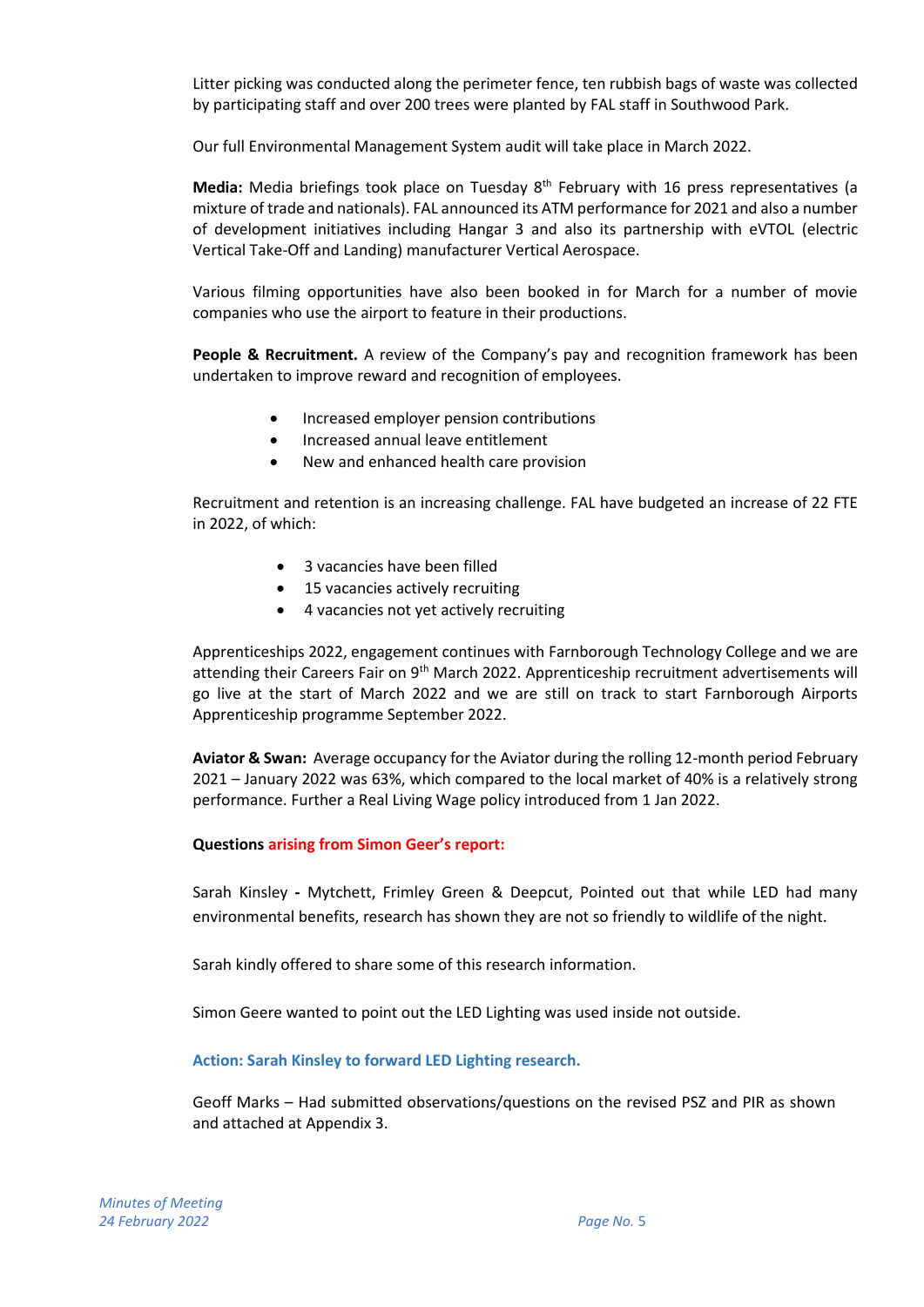Les Freer – Responded, changes to the PSZ (Public Safety Zones) were made following the DfT./CAA consultation process and the Airport submitted revised maps to RBC/Harts and the CAA as obligated to do.

Richard Ward -RBC said, the revised PSZs are now Government policy and the Government have provided guidance on how local planning authorities should decide planning applications within the land affected. The Airport has provided revised PSZ maps to the Council, which are up on the Council website, and these now form the areas within which certain types of development will be restricted.

The 1:10,000 & 1:100,000 risk contours defined by the Airport Planning Consent have not changed as a result of the change in the government's PSZ policy, nor has the S106 requirement for the Airport to undertake a safety audit addressing third party risk once a year. From his perspective, the airport will continue to provide its annual 3<sup>rd</sup> party risk audit to RBC in line with its stated S106 requirements.

The Council is still awaiting publication of the CAA's Comments Response Document which it hopes will provide the answers to the questions raised in its consultation response.

Richard will contact the CAA to ask when RBC can expect publication of the Comments Response Document.

Paul Taylor – RBC, James Radley -Hart District Council, Brian Edmonds Farnham Town Council joined the discussion.

Geoff Marks asked - Will RBC use the 1:10,000 & 1:100,000 risk contours defined by the Airport Planning Consent as the areas within which development will be restricted, rather than the revised PSZs?

Richard Ward answered that this was a matter to be decided by RBC having taken legal/expert planning advice.

Brian Edmunds said he would be concerned if restrictions were reduced.

Les Freer commented that the PSZ methodology had been established many years ago. Aircraft safety has improved significantly over the past few decades which was a significant contributory factor in the CAA decision to consult on changes to the PSZ.

The Chairman asked if a paper explaining this very technical subject could be written for the benefit of the other Members.

**Action: Les Freer, Geoff Marks and Richard Ward will produce an explanatory paper.**

**Action: Richard Ward will set down the RBC PSZ Policy.**

**Action: James Radley will provide details, if any, of the Hart DC PSZ Policy.**

**Action: Richard Ward will follow up with the CAA and circulate any appropriate response.**

Jules Crosley asked Simon Geere how many apprenticeship the Airport would offer this year?

Simon Geere responded – four (4).

*Minutes of Meeting 24 February 2022 Page No.* 6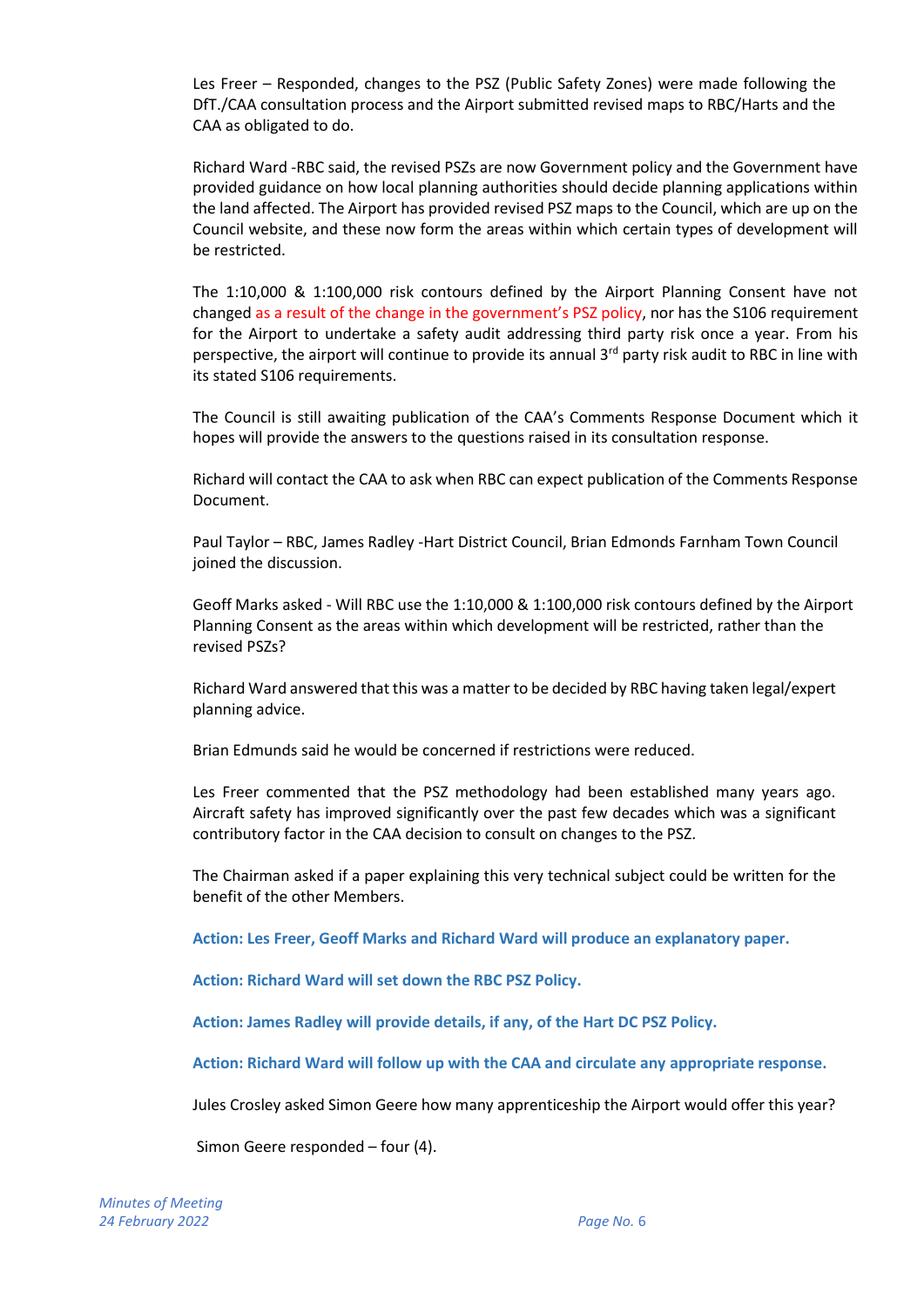Jules Crosley asked Simon Geere if the Airport had installed solar panels and planned to do so on the new hangar?

Simon Geere responded yes, it did have a small number of solar panels on site, solar panels can be incompatible with airport radars, but there was a commercial and environmental rationale to look at this in more detail.

Sarah Kinsley asked, with regard to the PSZ discussion, was the Safety Report available.

Simon Geere responded yes.

#### **Action: FAL to supply Safety Report.**

Les Freer added that a read of the CAA's overview of PSZ policy changes would provide some clarity.

The link for this is:

<https://consultations.caa.co.uk/aerodrome-standards-department/public-safety-zones/>

Geoff Marks suggests Members review the CAA Response Document, here below.



#### **Item 5. Farnborough Airport Carbon Footprint Report – Dr Mark Hinnells of Ricardo.**

This presentation will be uploaded the FACC website.

The proposed FAL Net Zero Road Map will go to the Board in April.

#### **Questions.**

Brian Edmunds asked, SAF (Sustainable Aviation Fuel) are these products carbon neutral/sustainable when the manufacturing process is factored in.

Mark Hinnells provided a detailed explanation in the manufacture and use of Bio-Mass and Hydrogen based SAF.

In summary, on balance, yes the science worked and the manufacture, use, recapture and manufacture cycle was carbon neutral.

He qualified this by saying SAF is manufactured and supplied/transported in small uneconomic quantities at present. When manufacturing and application is scaled up the cycle will be carbon neutral.

This point was also raised by Marwan Khalek – GAMA Aviation.

Sarah Kinsley asked if the Airport sourced its power from environmentally responsible suppliers?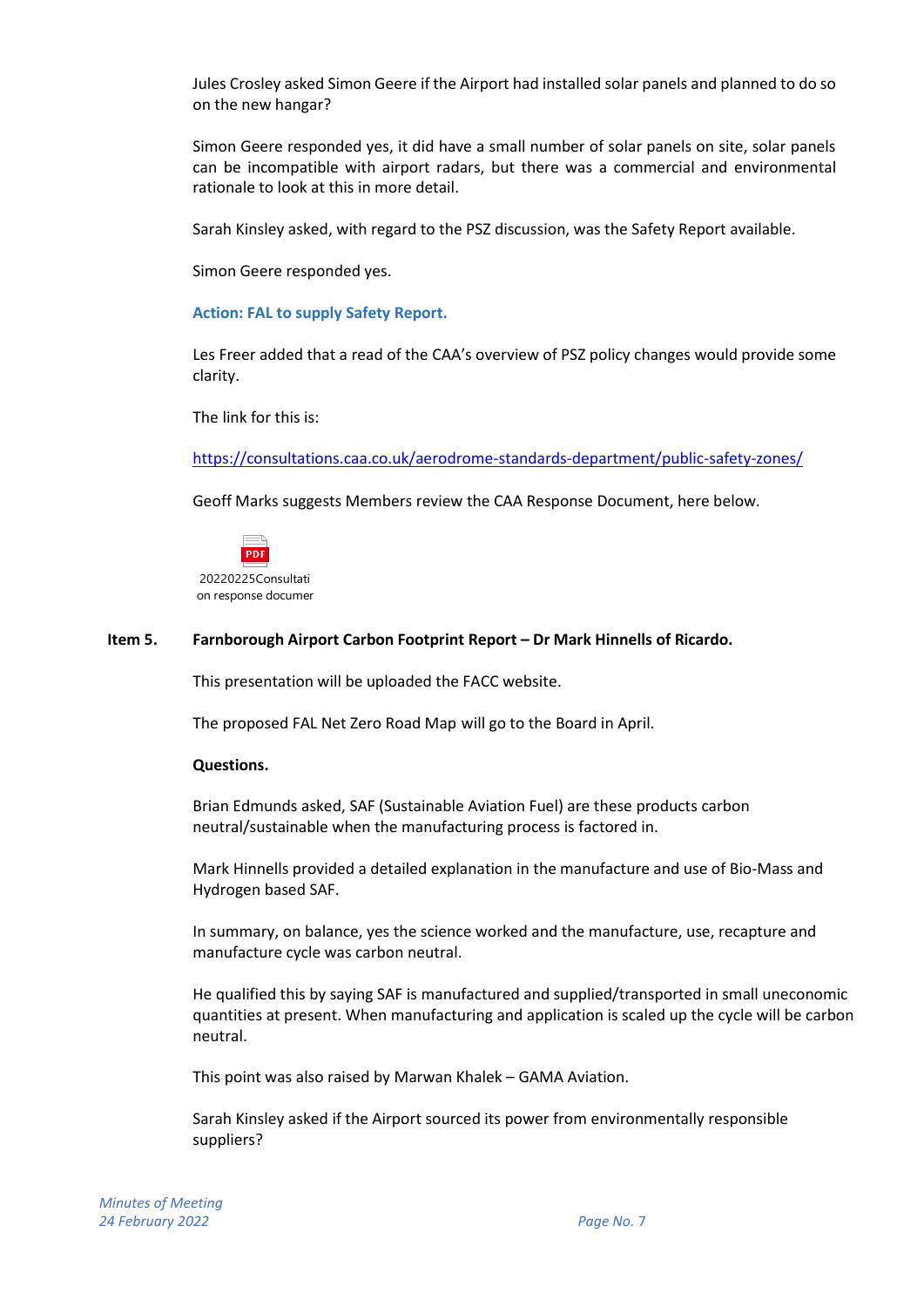Simon Geere responded, yes it did. All off site generated power is procured from Renewable Energy Guarantees of Origin (REGO) accredited suppliers.

#### **Item 6. Farnborough Airport Reports – Gareth Andrews.**

The Reports provided to the Members 'were taken as read'.

#### **Questions.**

Jenny Radley said she had a few points but would catch-up off-line.

Gareth Saunders - Church Crookham Parish Council referred to a meeting he had had with the Airport where Les Freer had agreed to review and revert to him on properties overflown. Had Les managed to do this yet?

Gareth Saunders went on to say that things had improved since the meeting, but there were a couple of actions that Les Freer had agreed to respond to which required input from NATS.

Les Freer responded that regrettably he had not done so yet, but he would.

### **Item 7.** Update on Airspace Change – Les Freer

FAL received confirmation on the next stages of the ACP PIR from the CAA last Friday (as the CAA had promised to do last Oct) and the CAA have updated their website accordingly. The Airport and FACC websites have been updated this week.

Airspace Change Proposals Post-Implementation Reviews (PIRs) impacted by COVID 19 - Update February 2022 (This page was amended on 17/02/20220.

A Post Implementation Review is conducted at Stage 7 of the Airspace Change process for CAP 1616 and CAP 725 airspace change proposals. The purpose of the PIR is to enable the CAA to consider whether the anticipated impact and benefits of the change have been delivered. To inform this review, which usually takes place 12 months after the change has been implemented, the change sponsor is required to commence the collection of data on the impacts of the change as soon as the change is implemented and to collect a year of data. The data is used to enable a comparison to be made between pre and post implementation operations. A year of data is required to provide data on all operating conditions which change over the seasons. Indicative PIR data requirements are listed in CAP 1616 and include impact on airspace users, those on the ground and any environmental impacts.

Due to the Covid-19 pandemic and its impact on air operations around the globe including in the UK, PIR data collection has been suspended since the FAL website update in August 2020. Since that time, FAL has regularly reviewed the position and concluded that the continued impact of the Covid Pandemic on air operations around the globe continues to result in a very different use of airspace than could have been contemplated pre-February 2020.

The Airport will update the PIR website page from February 2022. Whilst the effects of the pandemic are subtly different to those of six months ago, FAL recognises that its impacts on airspace use continues to be different to that pre-February 2020 and therefore the evaluation of data for the purposes of a PIR may not enable a direct comparison pre and post implementation.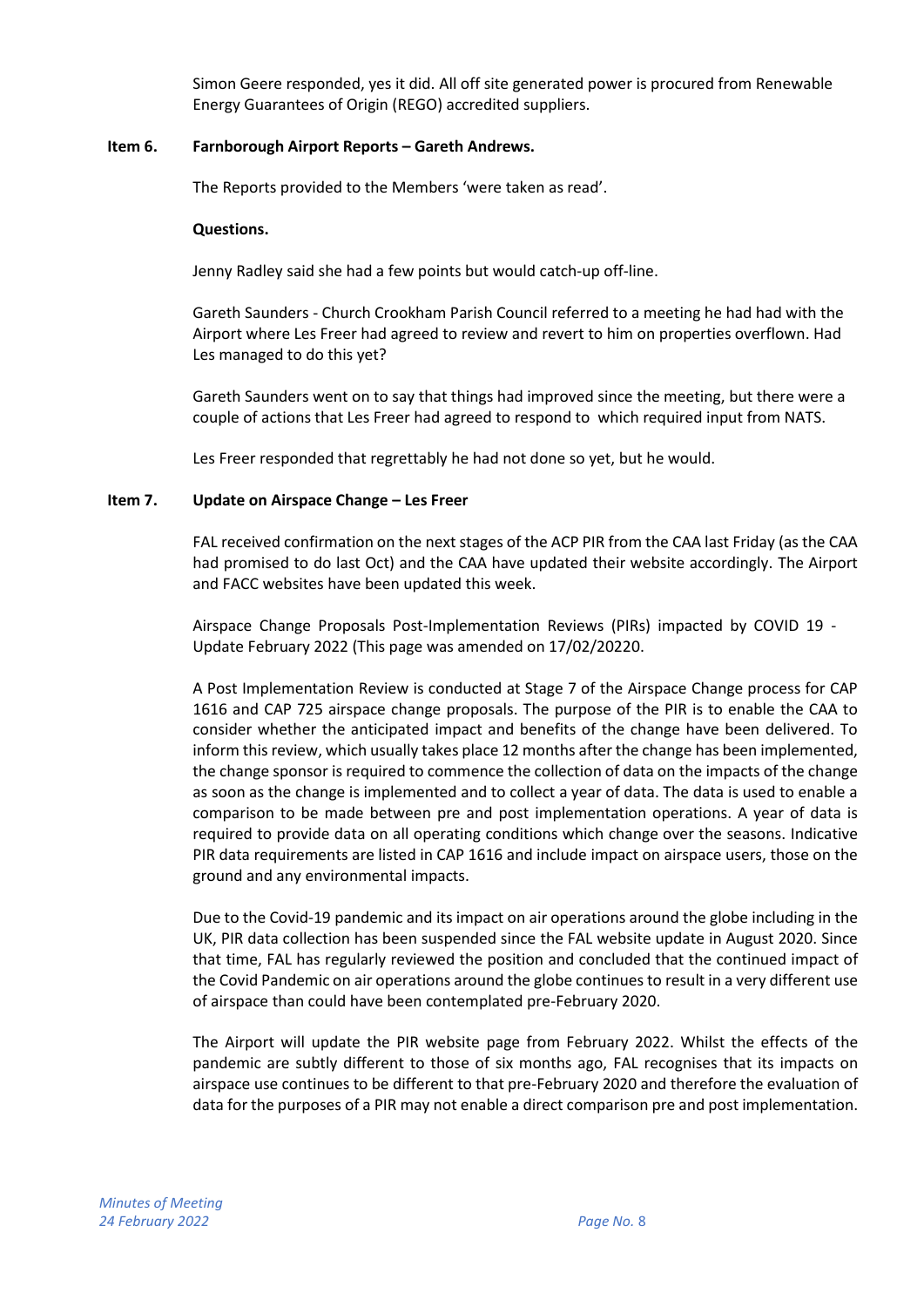The CAA therefore considers that the process for recently approved and future airspace change proposals, PIRs should be subject to a review and the CAA intends to consult on the PIR process in the CAP 1616 Airspace Change Process review later this year.

It is the opinion of the CAA that a sufficient increase in air travel, particularly in the commercial air transport sector is now likely throughout 2022 and therefore, for those delayed and outstanding PIRs we now require sponsors to commence data collection for the purposes of PIRs as follows:

- 1. Any data collected between 1 March 2020 and 28 February 2022 cannot be used as part of a PIR data set. This statement applies to all implemented ACPs due to commence a PIR.
- 2. Sponsors of ACPs should commence data collection from 27th March 2022. A phased approach to commencement of data collection may be taken by sponsors to take account of resourcing requirements. Therefore, commencement of data may be initiated at any point between the 27th March 2022 and 27th September 2022. In all cases the CAA would require that 12 months of data is collected. Should the consultation being conducted by the CAA on the PIR process result in any changes this will be published on the CAA website and articulated to sponsors conducting PIR data collection.
- 3. Sponsors should advise CAA Airspace Regulation of the date they are commencing data collection. This date should also be published on the sponsors website to ensure their stakeholders remain informed of progress.
- 4. Additionally, where PIR data collection was commenced before the onset of the pandemic our policy remains as amended that:
	- a. Any PIR data collected by a change sponsor and any analysis by the sponsor which has been completed by 27 February 2020, can be used to as part of a PIR dataset necessary to complete the PIR review in accordance with CAP 1616 or CAP 725 as appropriate.
	- b. Where an ACP has been implemented and more than 9 months PIR data collection has been achieved up to 27 February 2020, the CAA may decide it has sufficient data to conduct the PIR review. Where a change sponsor considers that they have such data, they should contact the CAA Airspace Regulation team to determine if this data is sufficient for the PIR review to take place.

All PIRs of ACPs still following the CAP725 process will be conducted in accordance with the process requirements of CAP1616. However, when assessing the expected impacts against the actual impacts we will use the methodology applied at the time of the original decision (either UK Air Navigation Guidance 2014 or 2017). Any sponsors with queries regarding the above should contact the CAA at Airspace.Policy@caa.co.uk.

Post Implementation Reviews

Post Implementation Reviews provide a rigorous assessment by the CAA, as the independent regulator, of whether the anticipated impacts and benefits, set out in the original airspace change proposal and decision, have been delivered and if not to ascertain why and to determine the most appropriate course of action.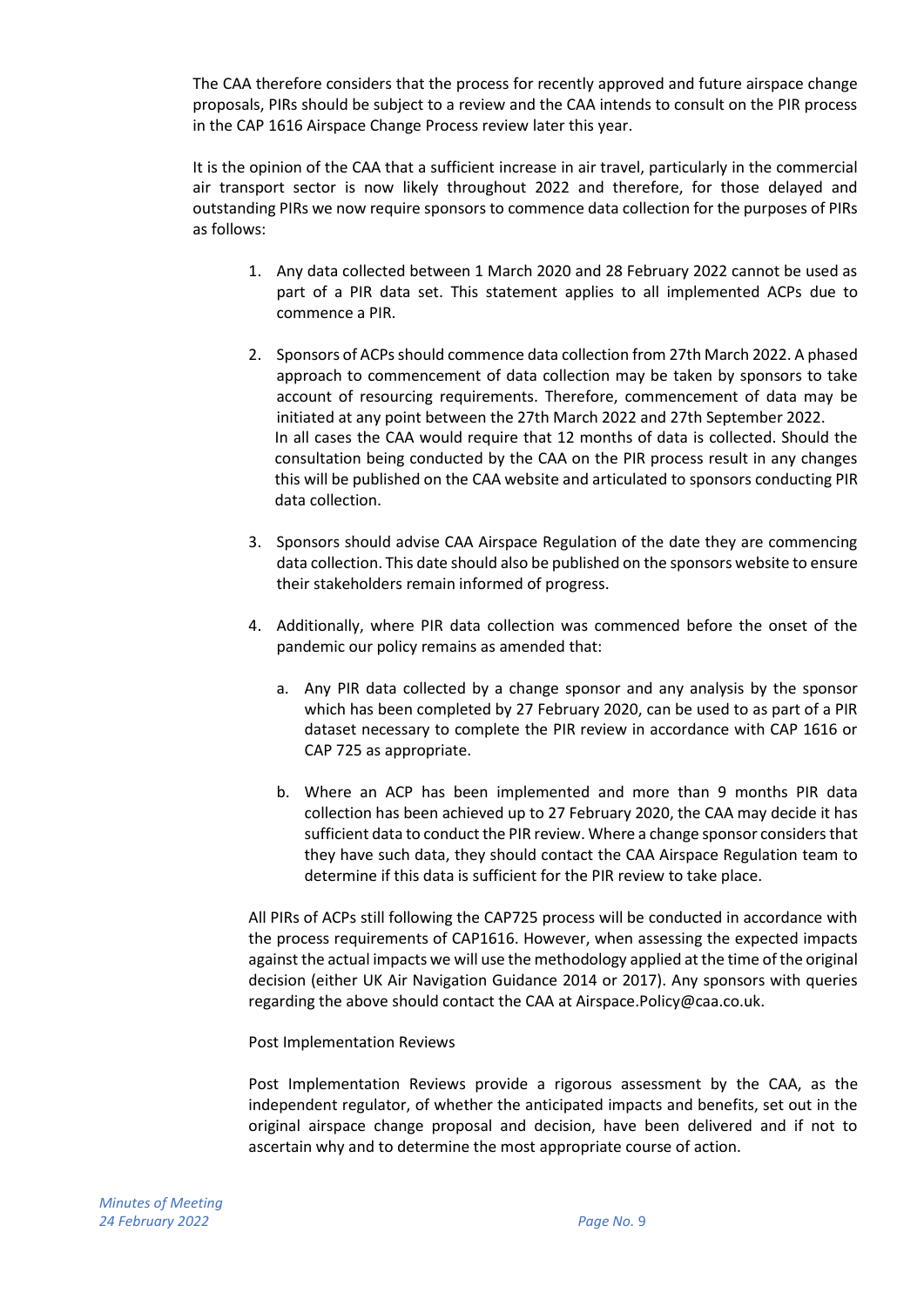The review can be an iterative process and the nature of each review will be determined by the scale and impact of the airspace change itself. The main stages are shown below.

- 1) Post Implementation Review initiated
- 2) Data collection and analysis
- 3) CAA assessment
- 4) Report

#### **Next Steps**

- a) FAL to notify CAA of intended start date  $(27<sup>th</sup> March)$
- b) FAL will provide a layman's overview of the process, to include;
	- a. Summary of CAP 1616 (CAA process)
		- b. Required analytics
	- c. Timings
	- d. Stakeholder engagement
	- e. Proposed comms strategy

**Action: FAL to supply a layman's Overview of the PIR process over the next 12 months.**

**Action: FAL and NATS to supply a summary of the meeting with the CAA.**

#### **Action: Secretary to circulate CAA document to FACC Members.**

Simon Geere remarked that the Members should read the two sections of the CAA PIR Guidance Document. The web-site links can be found Appendix 4 as attached.

Questions:

Jules Crossley asked if the scope of PIR would be on the FACC website.

Chairman answered if it was not already there, yes it would be on the website.

Geoff Marks urged Members to look at the CAA Airspace Change Portal and specifically the CAA Safety & Regulation Airspace Group's environmental assessment of the original TAG Environmental Assessment. He also suggested that the CAA's CAP 1616a and CAP 1129 were useful guides to the metrics that the CAA may be expected to use to inform the PIR.

### **Item 8. Members Questions, Questions from Members of the Public**.

#### **Members Questions**

Hugh Sheppard - 'My interpretation of recent responses to questions about the height of Farnborough incoming or outgoing aircraft above the Surrey AONB amounts to neither NATS nor FAL's ATC taking any responsibility for implementing the preferred height of above 7,000 ft as set out in Air Navigation Guidance. Is that correct?

Ian Dickson -NATS, responded neither FAL nor Farnborough ATC dictate the routings of arriving/departing aircraft, instead, these were laid out during the SID/STAR designs.

Ian did say, he did not know if AONB's were taken into consideration when designing ACP. He will speak with relevant parties within NATS to gain further insight into this.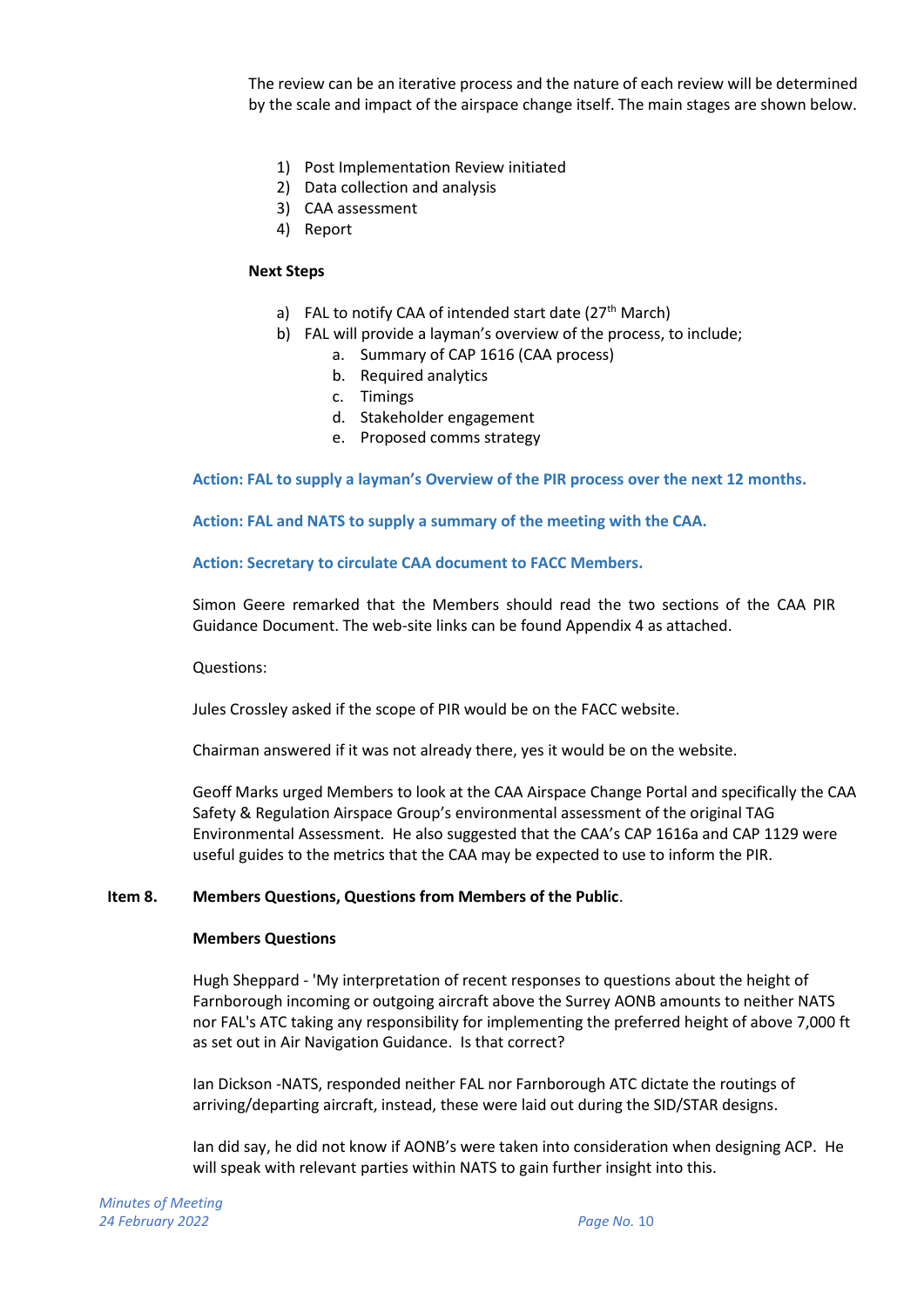### **Action: Ian Dickson NATS to review and respond to Question from H Sheppard. Please see attached at Appendix 3.**

Bob McShee- Guildford Borough Council -submitted a question on behalf of a resident, Mr Partridge, attached at Appendix 3.

Ian Dickson suggested the FAL and NATS will draft a response.

**Action: FAL and NATS to supply a response to question from Mr Partridge.**

Bob McShee, referring back the questions on Surrey AONB asked if any of this was related to Airspace Change?

Les Freer answered no, it is not.

#### **Questions from Members of the Public**

Colin Shearn - Farnborough Noise – Submitted a number of questions to the meeting, these are attached along with responses from FAL, NATS and the FACC at Appendix 3.

Mr Shearn remarked with regard to Airspace Change, the increase in commercial and general aviation outside the new flight paths was significant and this should be taken into consideration by the CAA in PIR.

Richard Nobbs – Member of the Public had noted that Ian Dickson had earlier said that he considered the Air Navigation Guidance requiring aircraft to keep an altitude of over 7,000 ft when overflying AONB to refer to GA. However, my reading of the guidance was that it refers to airspace routes, which does not narrow it down to GA. Mr Nobbs asked for a fuller explanation in writing of why there is an apparent conflict between the routes currently flown and this guidance.

**Action: NATS to supply a response to question from Mr Nobbs.**

#### **Item 9. Matters Raised by the Committee not on the Agenda.**

The Chairman mentioned the FACC had responded to the DfT Questionnaire on Consultative Committees. He was disappointed only three Members had submitted their thoughts on the proposed response.

The Chairman mentioned with the end of COVID restrictions the Committee would need to decide how it would like future meetings to be held either online, in person or a hybrid of both. The Secretary will undertake a review of Members views.

Sarah Kingsley asked if the Airport had had to take any action/upgrade of its RADARs in light of the issues caused by 5G?

Les Freer responded that the Airport has received a few enquiries which when received are dealt with by our safeguarding team.

Ian Dickson responded that the CAA has issued guidance and NATS technical team will undertake a review.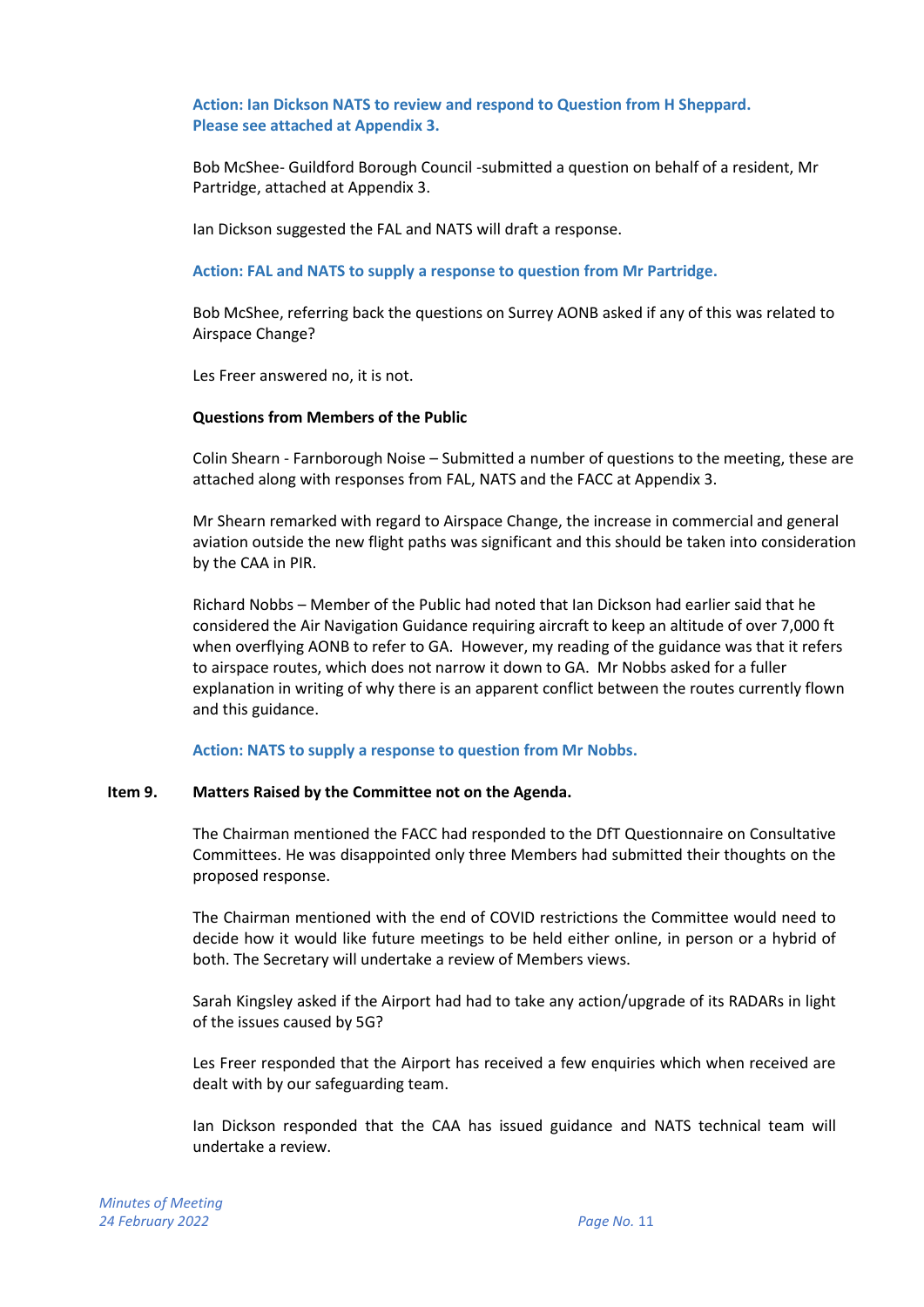Brian Edmunds remarked that he felt hybrid meetings should be used by the FACC in the future.

### **Item 9. Date of the Next Meeting.**

The next meetings of the Committee will take place on:

### **Thursday 23rd June 2022** and **Thursday 27th October 2022.**

Medium/Location to be advised.

*The Meeting was declared closed*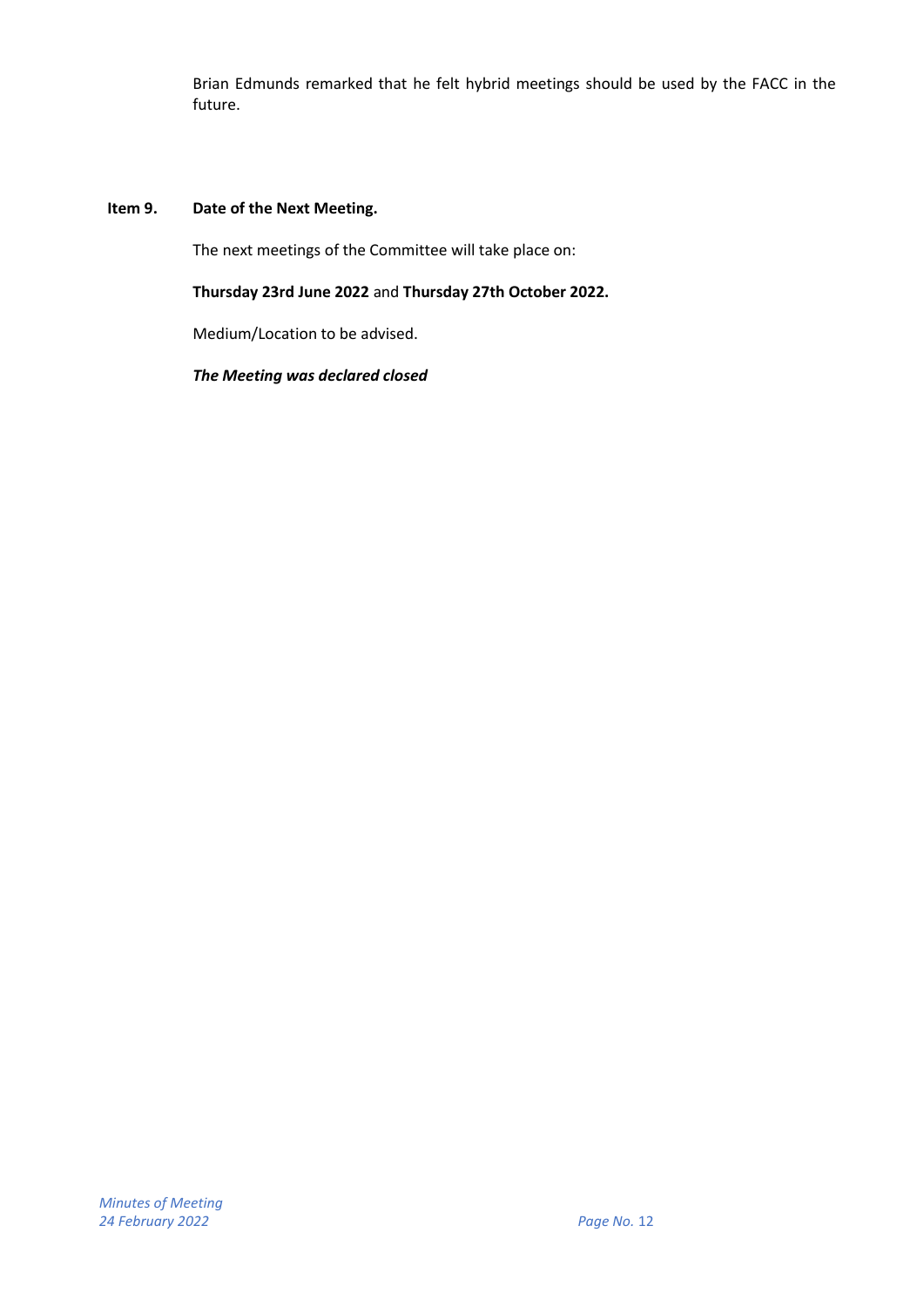# FARNBOROUGH AERODROME CONSULTATIVE COMMITTEE

### **Meeting Tuesday 22nd February 2022 at 14:00 hrs**

### **Blackwater Valley Friends of the Earth Presentation Supporting an Application for Membership.**

# **To be held online with MS Teams.**

### **Minutes**

### **In Attendance:**

| Philip     | Riley           | Chairman                               |
|------------|-----------------|----------------------------------------|
| Whittacre  | Hope            | Secretary                              |
| Chris      | Axam            | <b>Hart District Council</b>           |
| Gareth     | Andrews         | Farnborough Airport Ltd                |
| Rod        | Cooper          | Hampshire County Council               |
| lan        | Dickson         | <b>NATS</b>                            |
| Les        | Freer           | Farnborough Airport Ltd                |
| Sarah      | Kinsley         | Mytchett, Frimley Green & Deepcut      |
| Geoff      | <b>Marks</b>    | <b>FARA</b>                            |
| James      | Radley          | <b>Hart District Council</b>           |
| Jenny      | Radley          | Fleet & Church Crookham Society        |
| Gareth     | <b>Saunders</b> | Church Crookham Parish Council         |
| Virginia   | <b>Barrett</b>  | Farnborough College of Technology      |
| Maurice    | Sheehan         | Rushmoor Borough Council               |
| Paul       | Taylor          | Rushmoor Borough Council               |
| David      | Lewis           | <b>Surrey County Council</b>           |
| Clarke     | Mouncher        | Gulfstream Aerospace Ltd.              |
| Marwan     | Khalek          | <b>GAMA Aviation</b>                   |
| Anne-Marie | <b>Barker</b>   | <b>Woking Borough Council</b>          |
| John       | Redpath         | <b>Guildford Borough Council</b>       |
| Duncan     | Rae             | <b>Dassault Aviation Group</b>         |
| Gary       | <b>Bredin</b>   | <b>Ewshot Parish Council</b>           |
| Jules      | Crossley        | Blackwater Valley Friends of the Earth |
| Sarah      | Wood            | Blackwater Valley Friends of the Earth |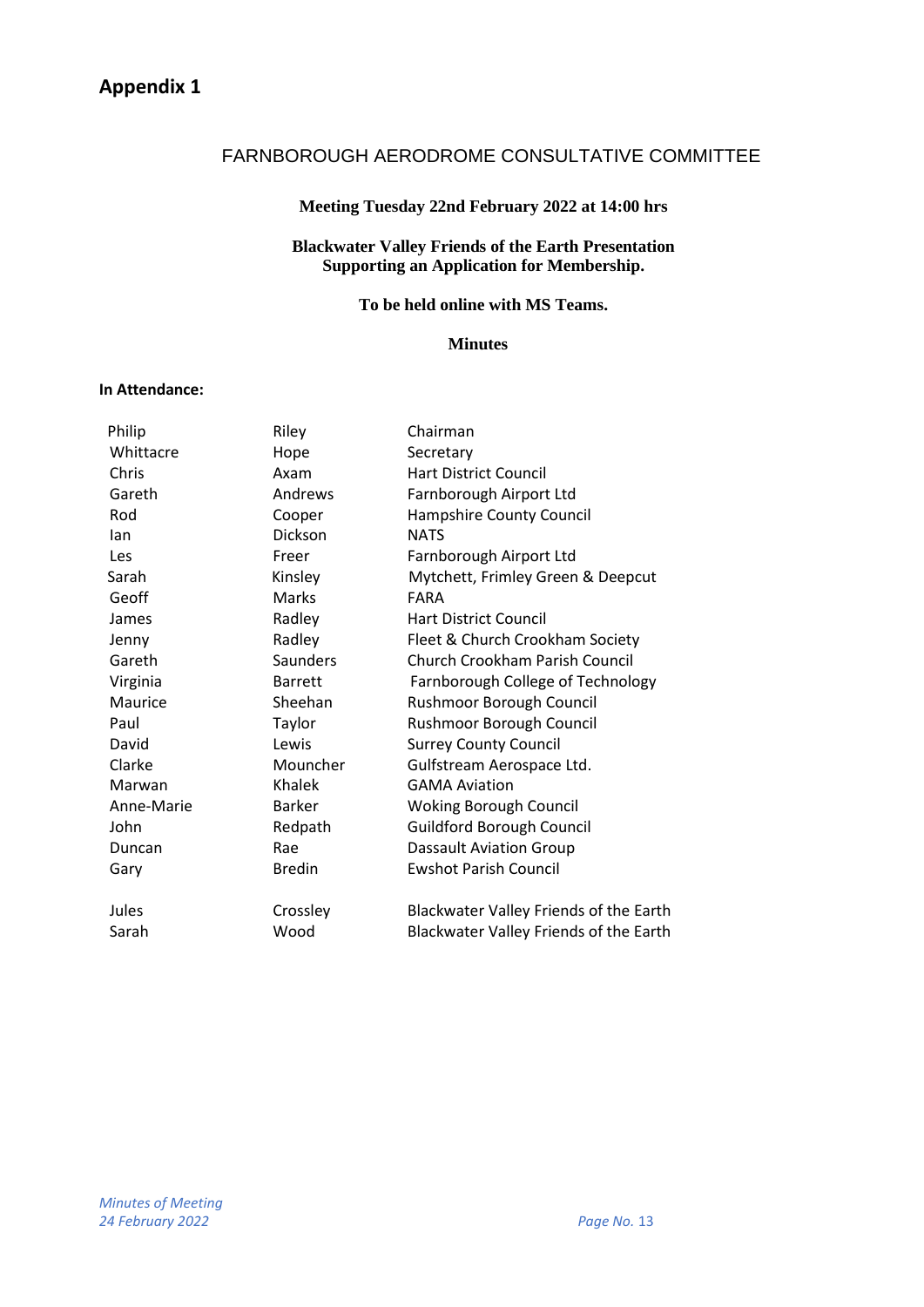The Chairman opened the Meeting and took time to name all the new Members of the Committee as detailed below.

The chairman then introduced Jules Crossley and Sarah Wood of Blackwater Valley Friends of the Earth Presentation, outlined the purpose of the Meeting and the proposed procedure.

Item 1. Apologies for Absence

Simon Geere Norman Lambert Helen Whitcroft Bob McShee George Hesse Joanne Goodall

- Item 2. New Members Update The Chairman. Please see attached.
- Item 3. Blackwater Valley Friends of the Earth Presentation –

Jules Crossley and Sarah Wood.

- Item 4. Questions from Members
- Item 5. BVFoE Left the Meeting
- Item 6. Discussion about BVFoE Application and Decision on Membership

The Committee voted unanimously to approve Blackwater Valley Friends of the Earth as a Member of the Committee.

*Close of Meeting*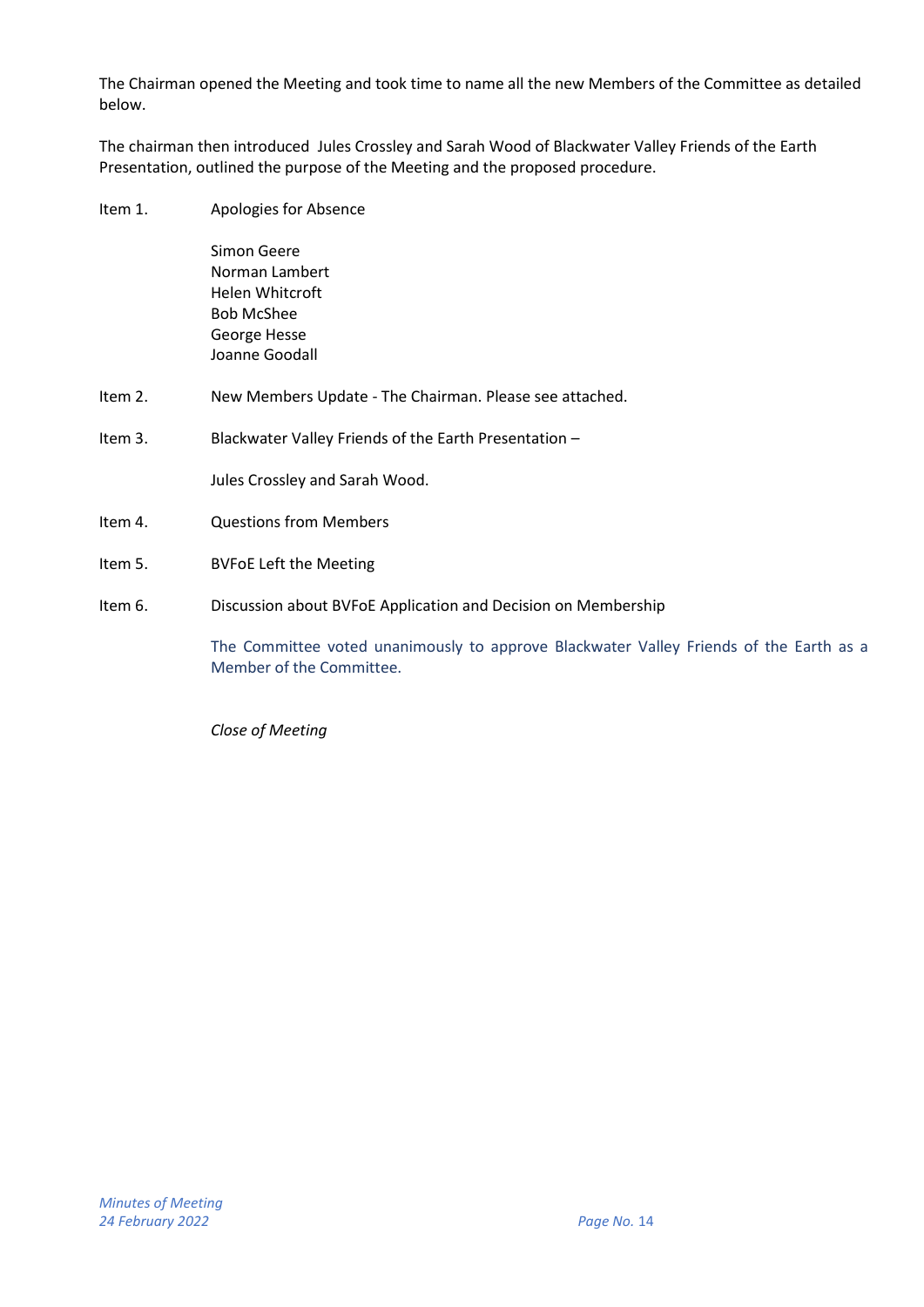### FARNBOROUGH AERODROME CONSULTATIVE COMMITTEE

# **New Members February 2022 Following the Meeting on 22nd February 2022**

### **USERS**

| <b>Duncan Rae</b>                                                                              | Dassault Aviation Group Ltd                                                                                                                |
|------------------------------------------------------------------------------------------------|--------------------------------------------------------------------------------------------------------------------------------------------|
| <b>Clarke Mouncher</b>                                                                         | Gulfstream Aerospace Ltd                                                                                                                   |
| Joanne Goodall                                                                                 | <b>TAG Aviation Ltd</b>                                                                                                                    |
| <b>LOCAL AUTHORITIES</b>                                                                       |                                                                                                                                            |
| <b>Cllr Bob McShee</b>                                                                         | <b>Guildford Borough Council</b>                                                                                                           |
| <b>Cllr David Lewis</b>                                                                        | <b>Surrey County Council</b>                                                                                                               |
| <b>Cllr Helen Whitcroft</b>                                                                    | Surrey Heath Borough Council                                                                                                               |
| <b>Cllr Ann-Marie Barker</b>                                                                   | <b>Woking Borough Council</b>                                                                                                              |
| <b>LOCAL INTERESTS</b>                                                                         | <b>Ewshot Parish Council</b>                                                                                                               |
| <b>Cllr Gary Bredin</b>                                                                        |                                                                                                                                            |
| <b>Jules Crossley</b>                                                                          | Blackwater Valley Friends of the Earth                                                                                                     |
| <b>ALTERNATES/DEPUTIES</b>                                                                     |                                                                                                                                            |
| <b>Cllr Eleanor Jennings</b><br><b>Cllr John Redpath</b><br><b>Thierry Barre</b><br>Sarah Wood | <b>Ewshot Parish Council</b><br><b>Guildford Borough Council</b><br><b>Dassault Aviation Ltd</b><br>Blackwater Valley Friends of the Earth |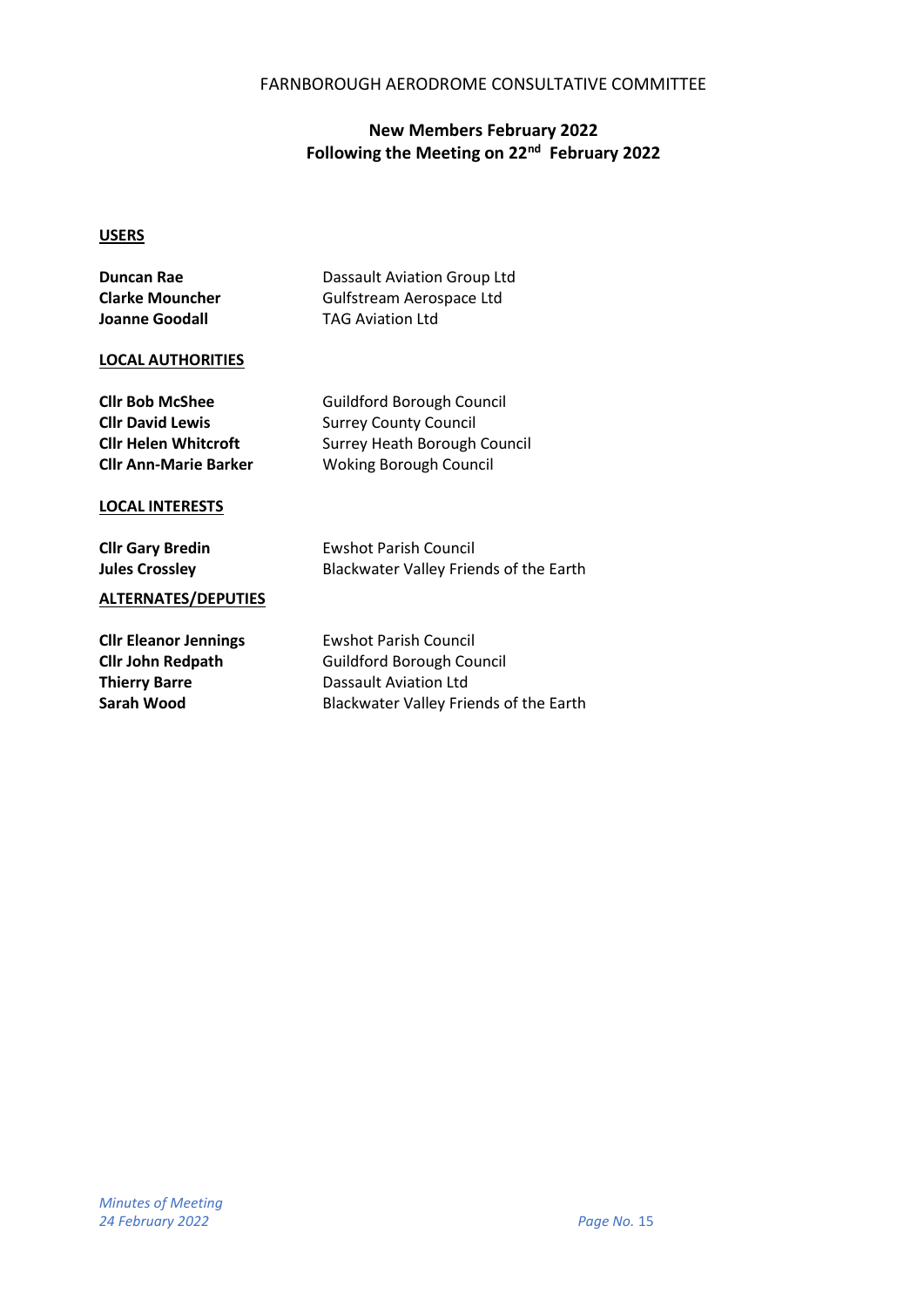# **Appendix 2 - Actions Update from Previous Meeting.**

### Action 3: Les Freer to feedback response from the CAA on the Airport designation.

Summary of replies from the CAA and the DfT on the subject of airport designation under Section 35 of the Air Transport Act:

- 1) CAA confirmed that FAB was not on the original Order as at the time this was drafted FAB was a military airport.
- 2) FAB has a mature Consultative Committee and are fully compliant with the requirements of Act (CAA & DfT both agree on this).
- 3) The DfT's view is that if there is no material benefit to be gained by amending the list, then it hasn't been their policy to do so. Hence with FAB being fully complaint there is no benefit to be gained by adding FAB to the Order previously or now.
- 4) The DfT is currently in the process of gathering views from the UK's ACC network on their role and the challenges they face. A full review of the designations may well be one of the considerations that comes out of this work, at which point we would likely need to formally consult on any additions.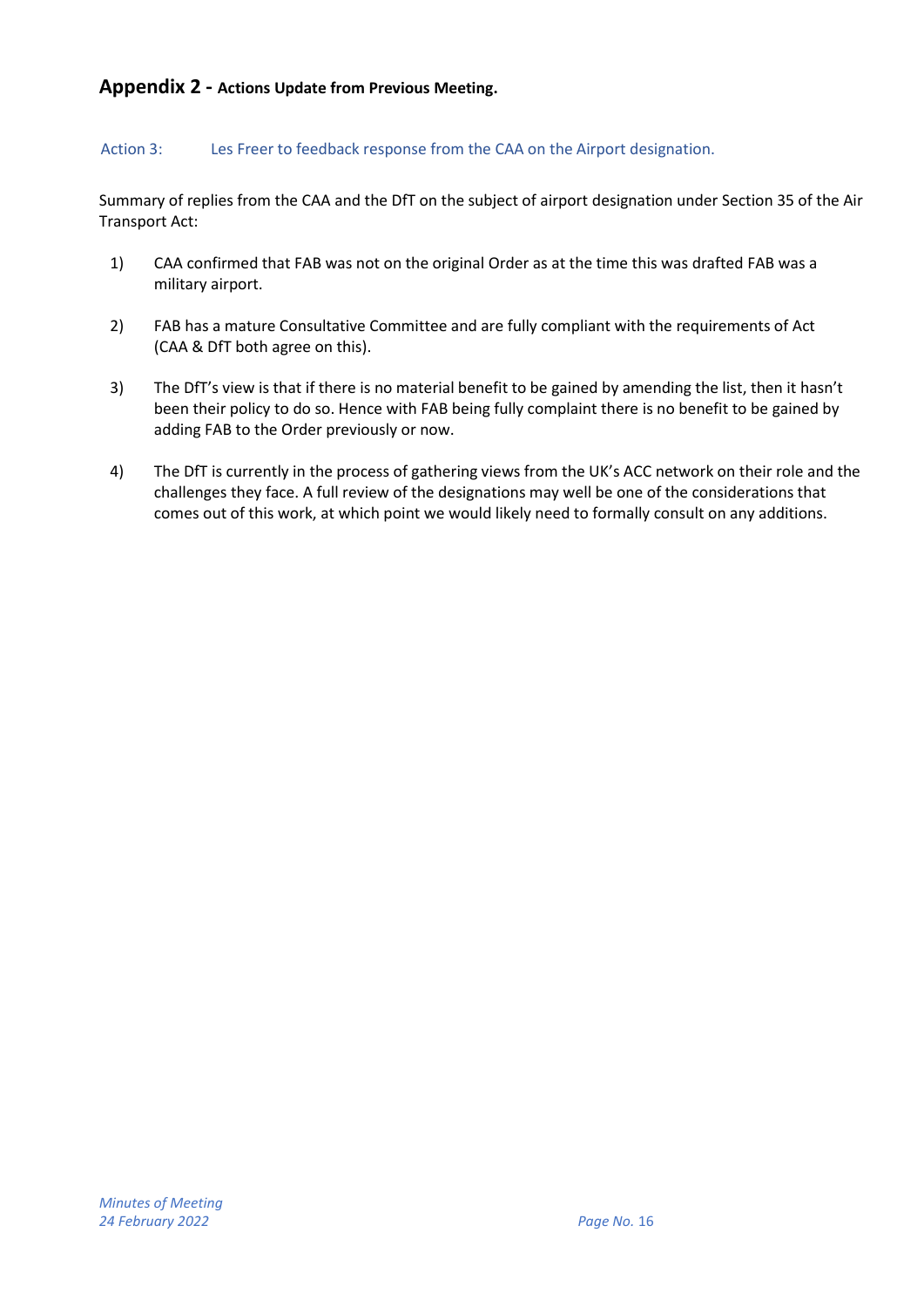### **Geoff Marks Observations/Questions for the Committee – February 2022**

I have the following comments/observations on Simon Geere's Report circulated for the next FACC Meeting.

### The Revised Public Safety Zone (PSZ) Circular

Mr Geere's report does not mention the government's adoption of significant changes to its Public Safety Zone (PSZ) policy, nor the posting of revised PSZs on Rushmoor's website.

Rushmoor's response to the CAA's consultation, attached, raises key questions relating to the modelling process underpinning the Section 106 agreement. But these questions remain unanswered by the CAA. As Rushmoor and the CAA are public authorities, does FAL accept that through the FACC this matter should be brought into the public domain?

Farnborough Airport Comment: Changes to the PSZ were made following the DfT./CAA consultation process and the Airport submitted revised maps to RBC/Harts and the CAA as obligated to do.

### The Post Implementation Review (PIR)

Mr Geere's notes that the CAA has concluded that the ongoing effects of the pandemic on the use of airspace continues to result in a very different use of the airspace; and consequently the data collected over the last 18 months under CAP 725 or CAP 1626 would not adequately inform a review.

Whilst of general interest, this should have no bearing on Farnborough's PIR, that is unless the use of Farnborough's Cat D airspace is impacted by the level of scheduled air transport traffic at Heathrow or Gatwick. If so, can this be explained?

Last year the annual level of Farnborough's Business Aviation movements was in the order of 26000, and growth over the next 12 months to the level assumed for the environmental impact assessment, 32,000, cannot be discounted.

Farnborough Airport Comment: The Airport has received confirmation on the next stages of the ACP PIR from the CAA last Friday, 18<sup>th</sup> February, (as the CAA promised to do last Oct) and the CAA have updated their website accordingly. We are looking to put the link on our Website today and then mention this at this week's FACC.

# GM February 2022.

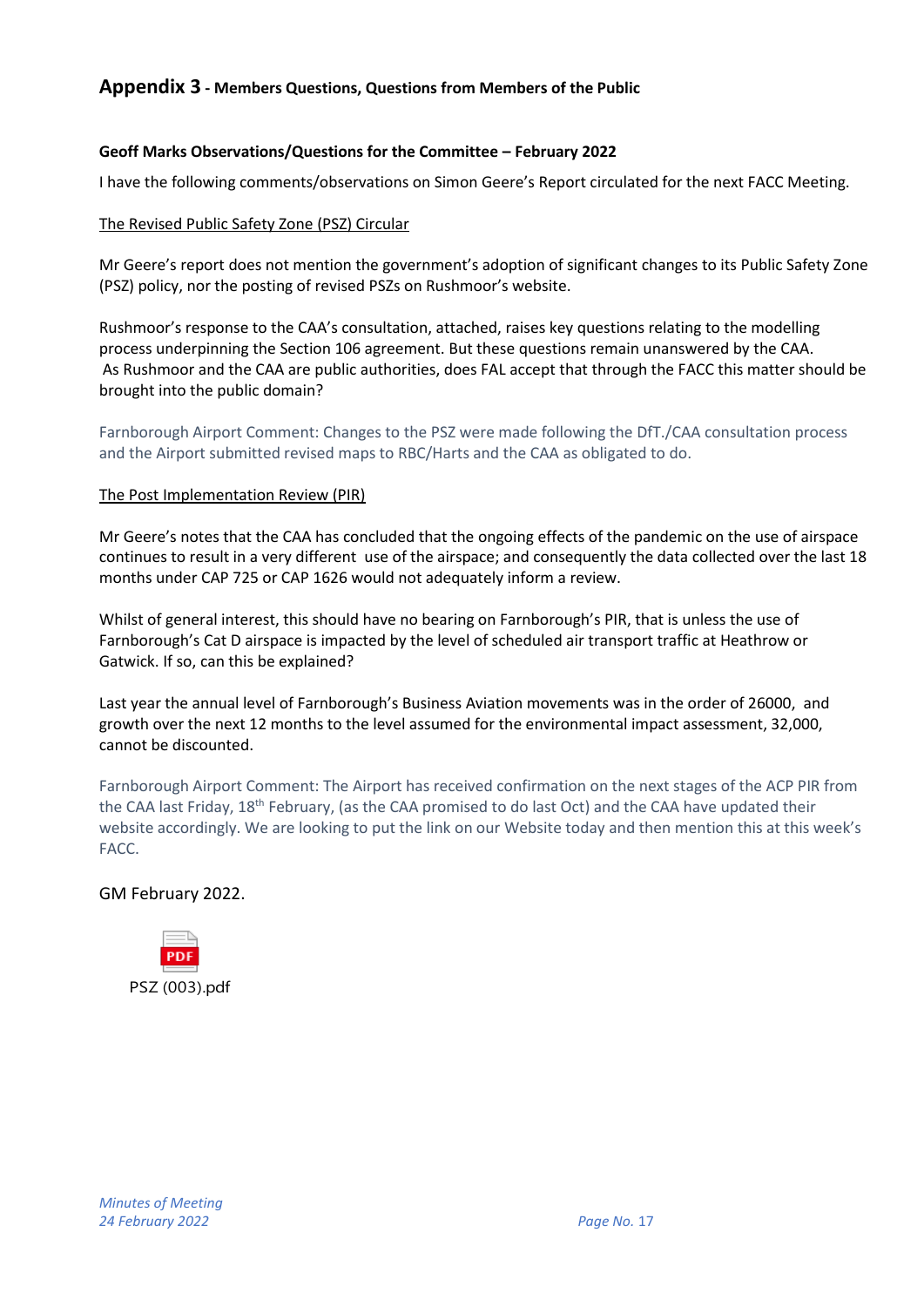### **Question asked by Cllr Bob McShee on behalf of a Resident in Worplesdon**

Dear Cllr McShee,

A note to bring you up to date on Farnborough related activities.

I sent the email below to Richard Moriarty, CEO of CAA. He had a colleague, Philip Clarke, reply in a long letter which answered little but gave one piece of new information. All PIRs of outstanding ACPs have been on hold to avoid distortions due to the effect of the pandemic on traffic volumes. The CAA feels it is now time to restart the PIR process and they write –

'Sponsors of ACPs should commence data collection from 27 March 2022. A phased approach to commencement of data collection may be taken by sponsors to take account of resourcing requirements. Therefore, commencement of data may be initiated at any point between the 27 March 2022 and 27 September 2022. In all cases the CAA would require that 12 months of data is collected.'

It seems that the decision on when to start data collection is down to the sponsor. I am querying this with the CAA in view of the urgency that was previously put into starting this PIR because of the circumstances around the grant.

### Please ask the FACC - When, after 27 March 2022 will FAL start data gathering for the PIR?'

The letter from Mr Clarke says that the data to be collected is set out in appendix H of CAP 1616. This is an extensive list occupying four pages, but the whole list is headed 'potential data requirements'. To me, 'potential' means they could collect any or none of the data listed. I'm asking the CAA again to confirm that the data I listed in my email to Mr Moriarty will be collected and to say what additional data the CAA will ask to be collected.

Please ask the FACC - 'What data will FAL collect and will it include?

Annual picture of non-FAL GA flights per year before and after implementation in and under FAB CAS and for 6 miles outside it

Number of noise complaints in 2019 and in the PIR year

A statistical analysis and picture by altitude and position of Runway 24 arrivals through CTA1 and CTR2 since implementation?'

The last item will give valuable information on the heights of arrivals to runway 24. These represent the majority of arrivals as runway 24 is used when the prevailing westerly wind blows. These arrivals can travel over Ash, Normandy, Wood Street and Guildford en-route to their FAF (Final Approach Fix - for an instrument landing) point over Pirbright ranges

If you need any further information ahead of the FACC meeting, please email or phone.

Best regards,

Mr R Partridge **–** Worplesdon

*Minutes of Meeting 24 February 2022 Page No.* 18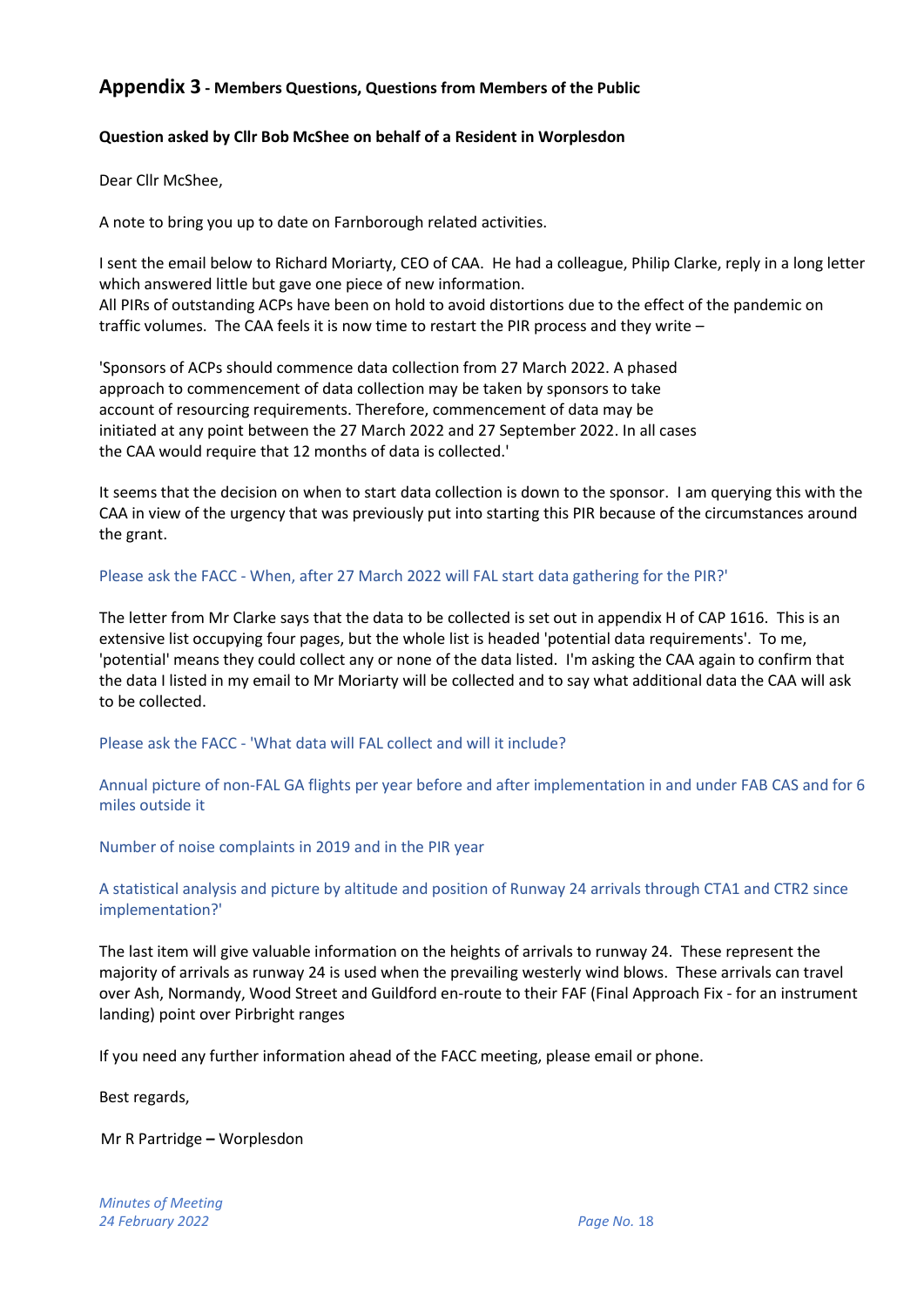### **Members Questions, Questions from Members of the Public**.

### **Members Questions**

Hugh Sheppard - 'My interpretation of recent responses to questions about the height of Farnborough incoming or outgoing aircraft above the Surrey AONB amounts to neither NATS nor FAL's ATC taking any responsibility for implementing the preferred height of above 7,000 ft as set out in Air Navigation Guidance. Is that correct?

Ian Dickson -NATS, responded neither FAL nor Farnborough ATC dictate the routings of arriving/departing aircraft, instead, these were laid out during the SID/STAR designs.

Ian did say, he did not know if AONB's were taken into consideration when designing ACP. He will speak with relevant parties within NATS to gain further insight into this.

**Action: Ian Dickson NATS to review and respond to Question from H Sheppard.**

Ian Dickson provided the following written response:

As promised, I have researched the ACP vs AONB debate, and come-up with the following:

During the ACP, efforts were made to move tracks over 'military ground' (24 Departure) and avoid overflight of both major population centres like Guildford and smaller affected communities such as Church Crookham and Crondall.

Bear in mind, ACP was about compromise, being pinned between Heathrow and Lasham with Blackbushe to the north really did mean the only area to operate tracks was south of the field.

In the CAA's CAP1678- Farnborough Airspace Change Proposal document, it was stated that *'With regard to AONBs and National Parks the impact will be no worse than*

*currently experienced, with the potential to improve if aircraft achieve improved vertical profiles*.' (Page 27, para 71) and that '*The Runway 06 SID crosses the Surrey Hills AONB. Current departures already cross this AONB, but the vertical profile of aircraft using the Runway 06 SID means that it is expected that aircraft will be higher than current departures as the cross this location.*' (Page 29, para 80).

I believe that the CAA's Air Navigation Guidance (2017) was current during the ACP, which set out a list of altitude-based priorities, placing overflying AONB's near the bottom (5 out of 6) (see below)-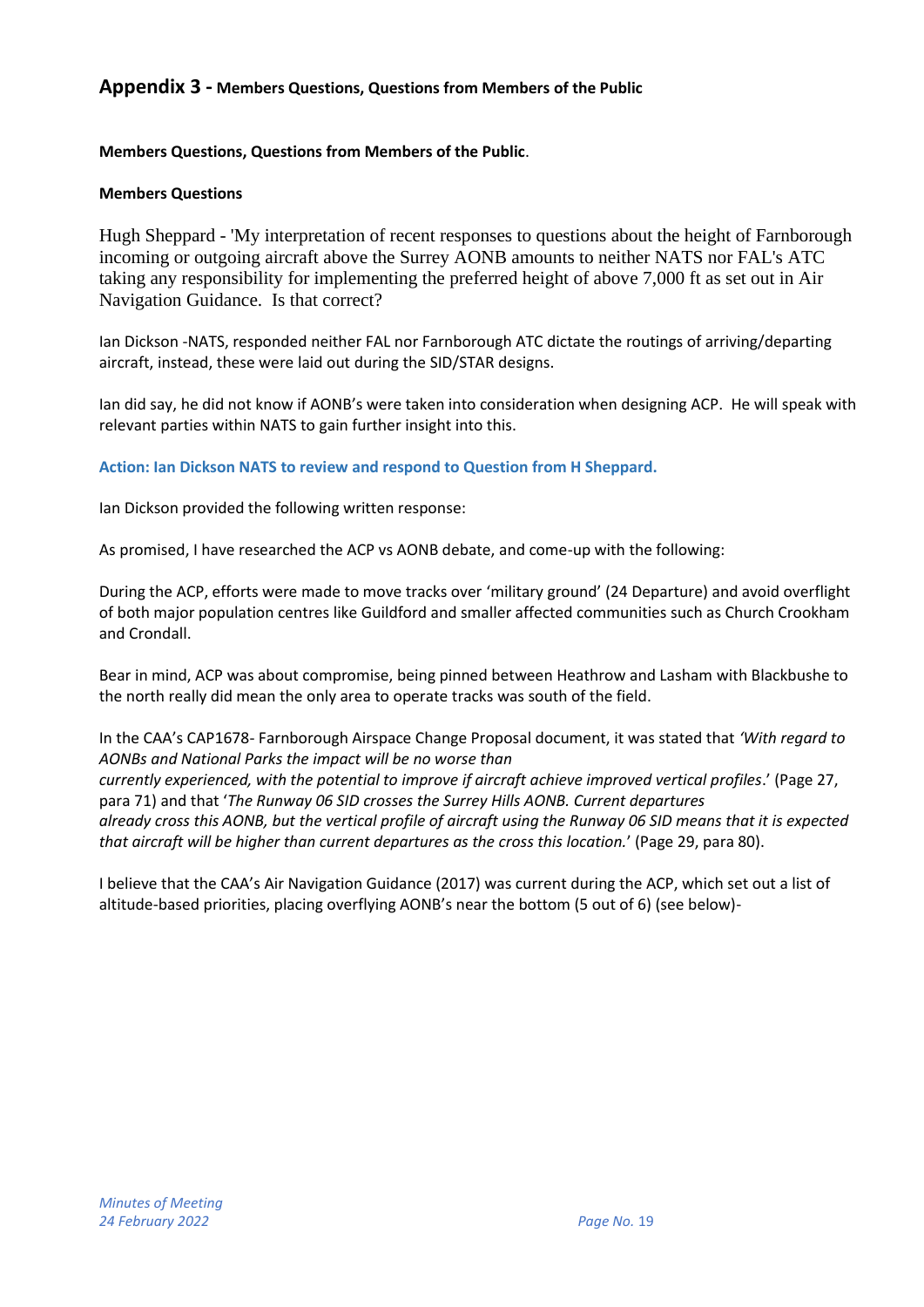# **Altitude Based Priorities**

- 3.2 To assist the CAA and sponsors, the government laid out the altitude-based priorities which should be taken into account when considering the potential environmental impact of airspace changes. These priorities are intended solely to inform those responsible for considering and deciding permanent changes to the UK's airspace design (section 2.1(a) of this guidance) and not for day to day operations.
- 3.3 Noise from aircraft flying at or above 4,000 feet is less likely to affect the key noise metrics used for determining adverse effects and as aircraft continue to climb above this altitude their noise impact reduces. Set against this, there is also a need to secure an efficient use of airspace and to ensure that aircraft operations emissions are minimised. So when considering requests to change the airspace design, the CAA should apply the following altitude-based priorities of the government:
	- a. in the airspace from the ground to below 4,000 feet the government's environmental priority is to limit and, where possible, reduce the total adverse effects on people:
	- b. where options for route design from the ground to below 4,000 feet are similar in terms of the number of people affected by total adverse noise effects. preference should be given to that option which is most consistent with existing published airspace arrangements:

 $17$ 

- c. in the airspace at or above 4,000 feet to below 7,000 feet, the environmental priority should continue to be minimising the impact of aviation noise in a manner consistent with the government's overall policy on aviation noise. unless the CAA is satisfied that the evidence presented by the sponsor demonstrates this would disproportionately increase CO<sub>2</sub> emissions;
- d. in the airspace at or above 7,000 feet, the CAA should prioritise the reduction of aircraft CO<sub>2</sub> emissions and the minimising of noise is no longer the priority;
- e. where practicable, it is desirable that airspace routes below 7,000 feet should seek to avoid flying over Areas of Outstanding Natural Beauty (AONB) and **National Parks; and**
- f. all changes below 7,000 feet should take into account local circumstances in the development of the airspace design, including the actual height of the ground level being overflown, and should not be agreed to by the CAA before appropriate community engagement has been conducted by the sponsor.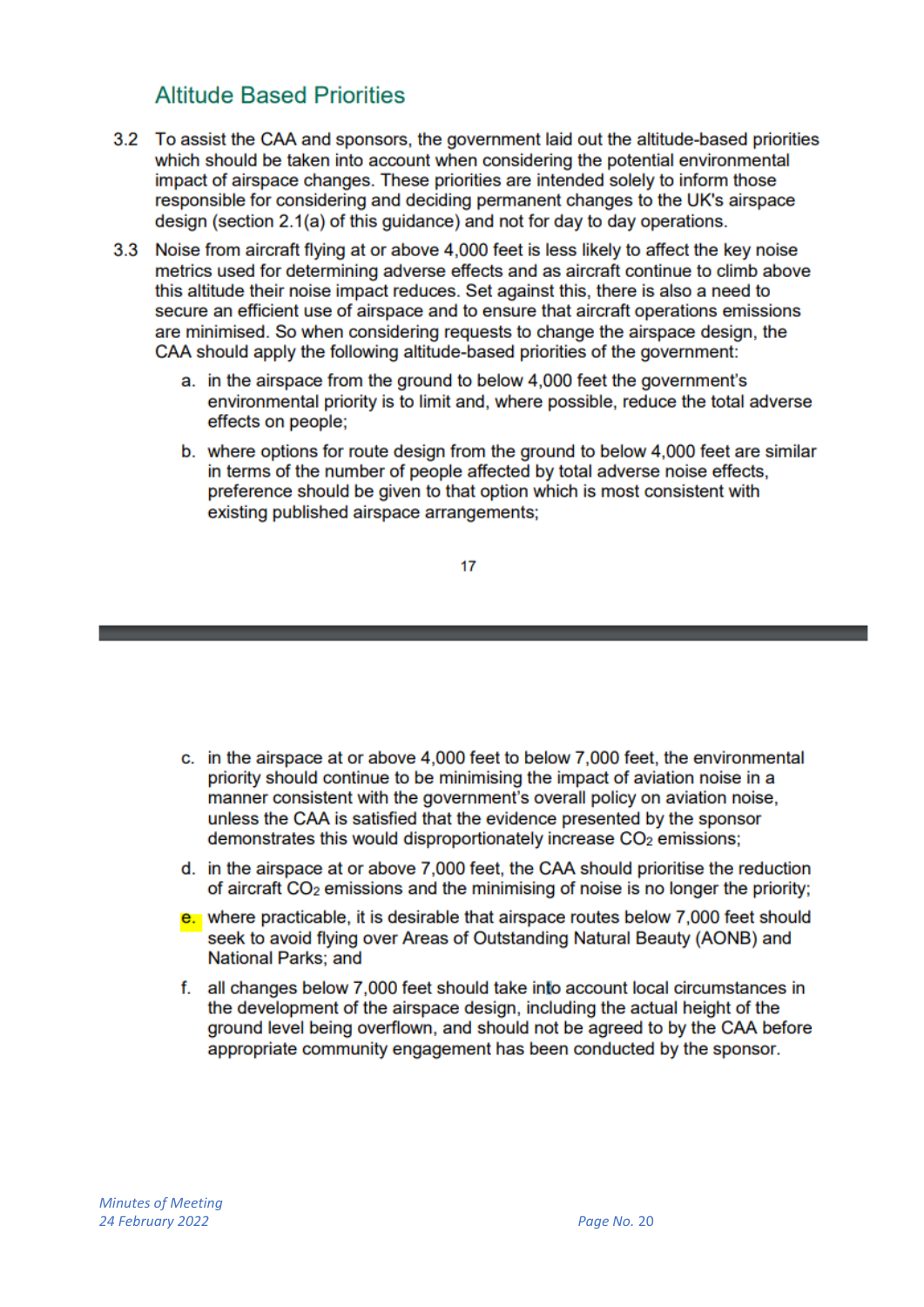### **The information and detail provided above covers a number of related issues; to summarise:**

It is clear from the detail supplied, that when designing the Farnborough Airport ACP, the CAA was aware of the potential issues/impact of overflying AONB.

The CAA's Air Navigation Guidance (2017) clearly provides guidance in respect of overflying AONB should be applied 'where practical'.

Due to the proximity of Heathrow and Gatwick, and the location of the Surry Hills AONB, it was not practical to design routes that avoided the area below 7000ft, however the CAA remarked in their CAP1678 (Farnborough ACP) that, *'with regard to AONBs and National Parks the impact will be no worse than currently experienced, with the potential to improve if aircraft achieve improved vertical profiles'.*

As I have detailed before, the vast majority of flights that arrive/depart to/from FAB do so under Instrument Flight Rules (IFR) and as such, operate on Standard Departure and Arrival routes (SIDs and STARs).

These SIDs and STARs are pre-determined (this was done by CAA during the ACP as mentioned above) routes that are only varied for the observance of safety and/or aircraft integration, therefore will be flown with a great degree of accuracy for the vast majority of the time.

FAL ATC has a responsibility to ensure that aircraft remain within Controlled Airspace (CAS) at all times during the departure and arrival phases of flight. By keeping aircraft within CAS, terrain safety is also ensured (1000ft above the nearest fixed obstacle within 25nm). Whenever ATC vary a route from a SID or STAR, there is no requirement to ensure AONBs are avoided regardless of the height the aircraft is operating at.

In response to the question from Hugh Sheppard, NATS and FAL ATC are following CAA guidelines in respect of SID's and STAR's as is clear from above, this operational guidance is sometimes at variance to the CAA's own guidance relating to AOBN.

Ian Dickson – NATS March 2022.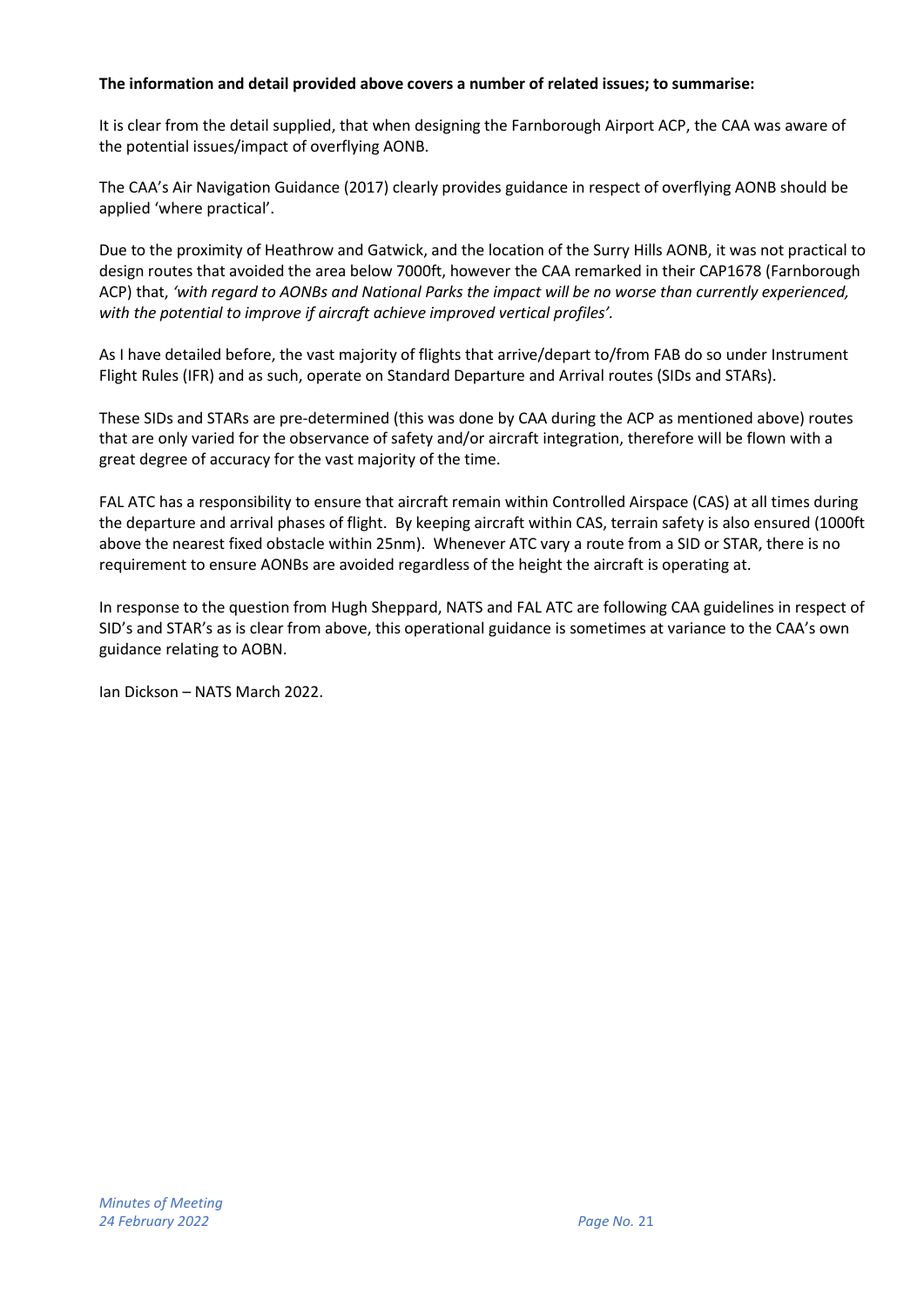### **Questions from Colin Shearn - Farnborough Noise**

1) There are currently 32,000 movements a year with an average of 2.4 people per flight (FAL data). Assuming people take return flights and there are probably many people taking several flights a year (as their preferred method of travel), there are potentially only  $2 - 5,000$  people using the airport at the expense of hundreds of thousands of people. Please provide a distribution of the number of individuals flying and their frequency of flights to determine how many individuals are contributing to the total number of flights. The data would look something like this:

| Commercial flight profile (excluding flying club & callibration flights) |              |     |       |       |       |       |       |       |       |       |       |       |     |     |     |              |
|--------------------------------------------------------------------------|--------------|-----|-------|-------|-------|-------|-------|-------|-------|-------|-------|-------|-----|-----|-----|--------------|
|                                                                          |              |     |       |       |       |       |       |       |       |       |       |       |     |     |     |              |
| <b>Profile A</b>                                                         |              |     |       |       |       |       |       |       |       |       |       |       |     |     |     |              |
| Number of movements                                                      | <b>Empty</b> |     |       |       |       |       |       |       |       |       | 10    | 11    | 12  | 13  | 14  | <b>Total</b> |
| Number of people                                                         |              | 300 | 500   | 700   | 800   | 750   | 500   | 200   | 100   | 50    | 40    | 30    | 20  | 10  |     | 4,005        |
| People movements                                                         | 15,000       | 300 | 1,000 | 2,100 | 3,200 | 3,750 | 3,000 | 1,400 | 800   | 450   | 400   | 330   | 240 | 130 | 70  | 32,170       |
|                                                                          |              |     |       |       |       |       |       |       |       |       |       |       |     |     |     |              |
|                                                                          |              |     |       |       |       |       |       |       |       |       |       |       |     |     |     |              |
| <b>Profile B</b>                                                         |              |     |       |       |       |       |       |       |       |       |       |       |     |     |     |              |
| Number of movements                                                      | Empty        |     |       |       |       |       |       |       |       |       | 10    | 11    | 12  | 13  | 14  | <b>Total</b> |
| Number of people                                                         |              | 50  | 75    | 100   | 150   | 175   | 200   | 250   | 300   | 400   | 300   | 200   | 75  | 50  | 10  | 2,335        |
| People movements                                                         | 15,000       | 50  | 150   | 300   | 600   | 875   | 1,200 | 1,750 | 2,400 | 3,600 | 3,000 | 2,200 | 900 | 650 | 140 | 32,815       |

Response: FAL does not disclose this information.

2) What was the percentage of empty flights for 2019, 2020, 2021 and 2022 to date by month?

Response: FAL does not disclose this information.

3) What is the list of departure and arrival destinations for Farnborough flights during 2019, 2020 and 2021 (by destination by year). Please exclude empty positioning flights.

Response: FAL does not disclose this information.

4) May we please have the email address for the Chairman of Macquarie Group Limited. It is unclear who the ultimate owner of Farnborough Airport Limited is (MIRA6 Fund or Macquarie Asset Management). This could be Peter H. Warne as shown on the website as Independent Chairman.

Response: FAL does not disclose this information.

5) If Farnborough Airport is owned by Macquarie and the Independent Chairman is indeed Peter H. Warne, can FAL explain the sustainability statements made by Macquarie [\(https://www.macquarie.com/au/en/perspectives/climate-change.html\)](https://www.macquarie.com/au/en/perspectives/climate-change.html) and the fact that Peter H. Warne sits on the New South Wales Net Zero Emissions and Clean Economy Board.

Answers: FAL does not disclose this information.

6) How and when will FAL (as the sponsor) consult with stakeholders regarding the scope, timing and process of the PIR?

Response: FAL is not undertaking any consultation in this regard.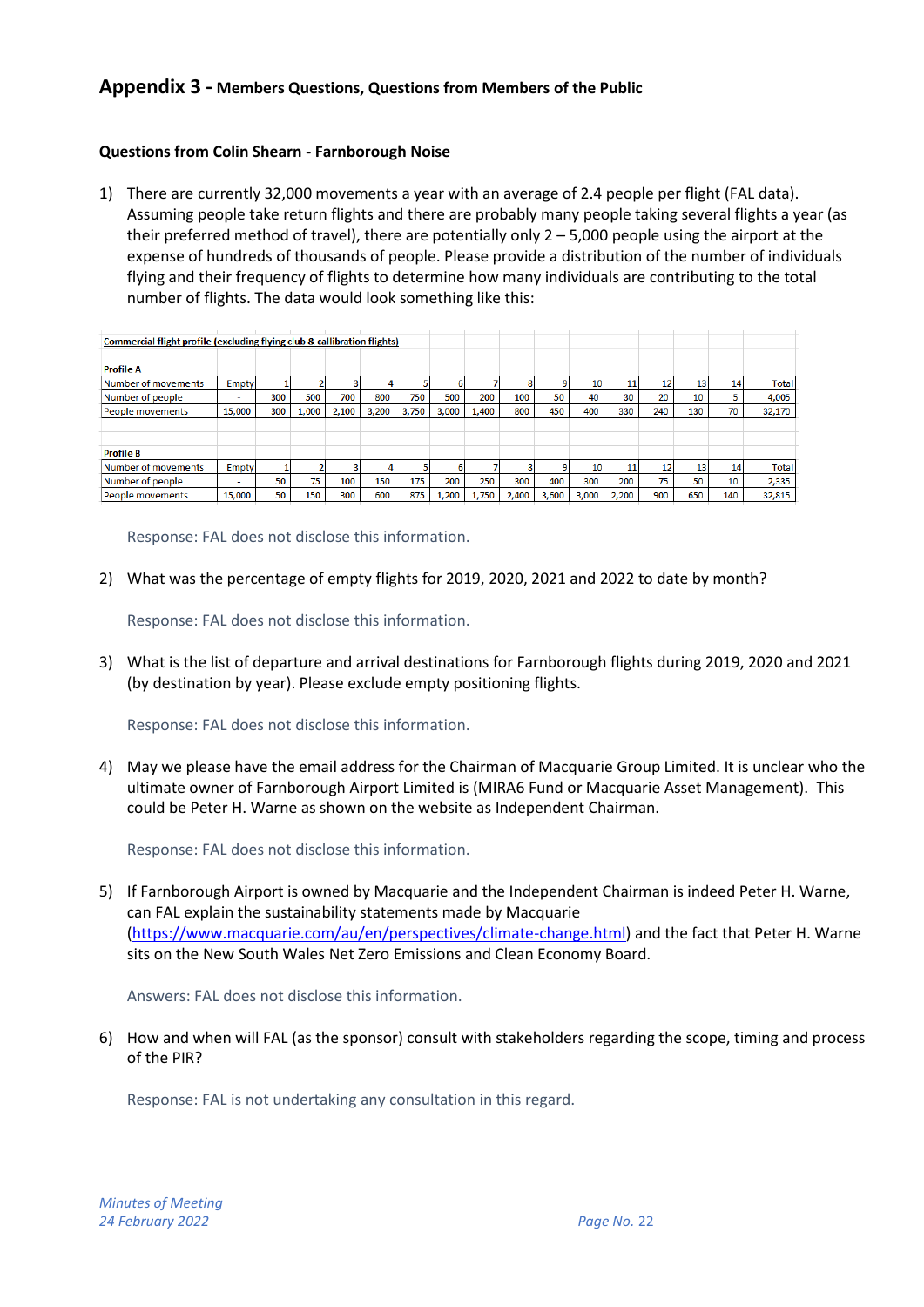7) Which stakeholders will FAL consult with (many organisations and groups have been requesting they are engaged and a complete list should be provided to ensure relevant stakeholders are not missed).

Response: FAL is not undertaking any consultation.

. 8) What has the uptake of Sustainable Aviation Fuel been (previously reported as "poor" by FAL)? Is it understood that the supply of Neste SAF is not "sustainable"? (Note: Neste's raw materials are waste cooking oil and animal fat that are not renewable and already in limited supply as all available feedstock is used by the automotive industry for biofuels).

Response: FAL does not disclose this information.

9) A question was previously asked and answered by FAL "Q7B. How much did FAL pay for the carbon credits retired in 2019 to meet its offset requirements via Verra?" Response: "The 2019 offset was 1,700t at a cost of £15,300 (which included additional costs for planting 1700 trees locally, in addition to the official offset)". This valued CO2 at £9/t. The latest BEIS value for carbon abatement is £240/t. How will FAL provide carbon abatement at the current value?

Response: FAL acquires its carbon offsets through certified schemes.

10) Pollution recorded at the various monitoring stations reported by RBC exceed the World Health Organisation safe levels and are higher than the maximum PM2.5 levels fixed in November 2021 in the Environment Act. How much of the pollution recorded by the monitoring stations is caused by FAL operations (including aircraft that contribute to this pollution)?

Response: FAL does not disclose this information.

11) Will Simon Geere, as Chief Executive of Farnborough Airport, conduct and attend a public consultation meeting in Churt as part of the Post Implementation Review? (Question from Churt group).

Response: FAL is not undertaking any consultation as part of the PIR process.

12) It appears from the CAA proposal [\(https://airspacechange.caa.co.uk/PublicProposalArea?pID=434\)](https://airspacechange.caa.co.uk/PublicProposalArea?pID=434) that some aircraft leaving Farnborough are breaching Class E controlled airspace. This is obviously a safety concern. How many times has this occurred by month since February 2020 when the ACP was introduced?

Response: The issue arises when aircraft do not climb at sufficient rate to achieve 4500ft by reporting point ASLAP. 4500ft or higher ensures that aircraft stay inside Class E airspace. This has seldom occurred, however, we identified a potential trend and therefore implemented a mitigation to increase the safety of the operation.

13) "The increase to 50,000 flight pa was agreed following an appeals process. The report addressed to the Secretaries of State for Communities and Local Government and Transport compiled by the appointed Planning Inspectorate stated unequivocally that "The range of prediction for job creation at 50,000 movements is 960 (RBC) -1880 (TAG). While I accept that the higher figure should be treated with caution, I nevertheless consider that the potential for creation of even 960 jobs (RBC forecast of new jobs at 50,000 BATMs), many of which would occur in Rushmoor and the locality, would be a significant benefit to the local economy to which I attach substantial weight". The Secretary of State (Department of Transport) made specific reference to this statement when granting planning permission albeit attaching "significant weight". In view of the importance attached to the economic benefits when granting the planning permission, what reporting and reassurances has the FACC requested and received to date to ensure these economic benefits come into effect?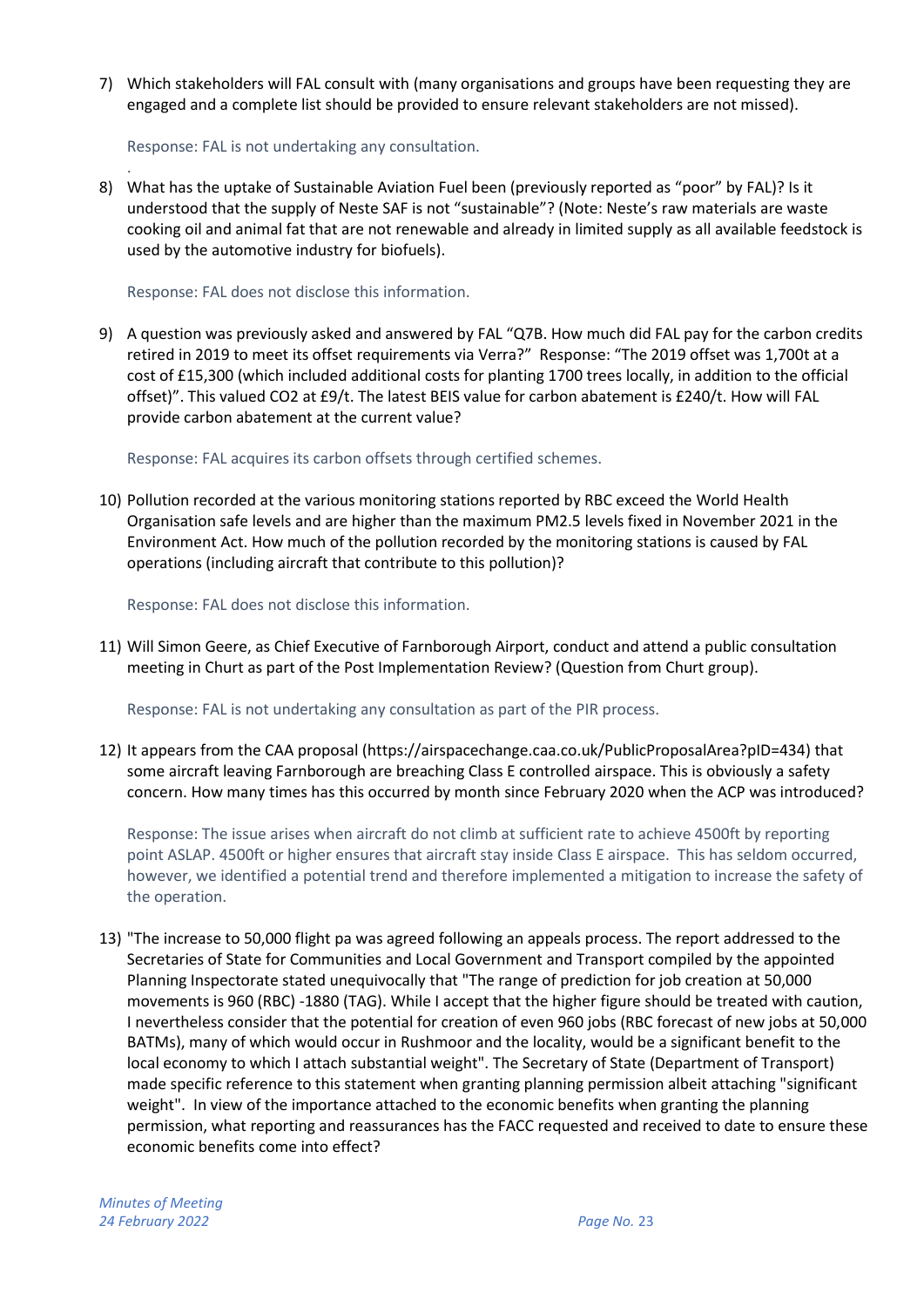Response: It is not the role of the FACC to impose 'reporting' and or seek 'reassurances' from the Airport in support of planning approvals. It is the role of the FACC to consult with the all stakeholders as defined in the Terms of Reference of the Constitution.

The Airport and RBC are to review and revise the original The Economic Impact of Business Aviation at Farnborough Airport Report completed by RBC in May 2009.